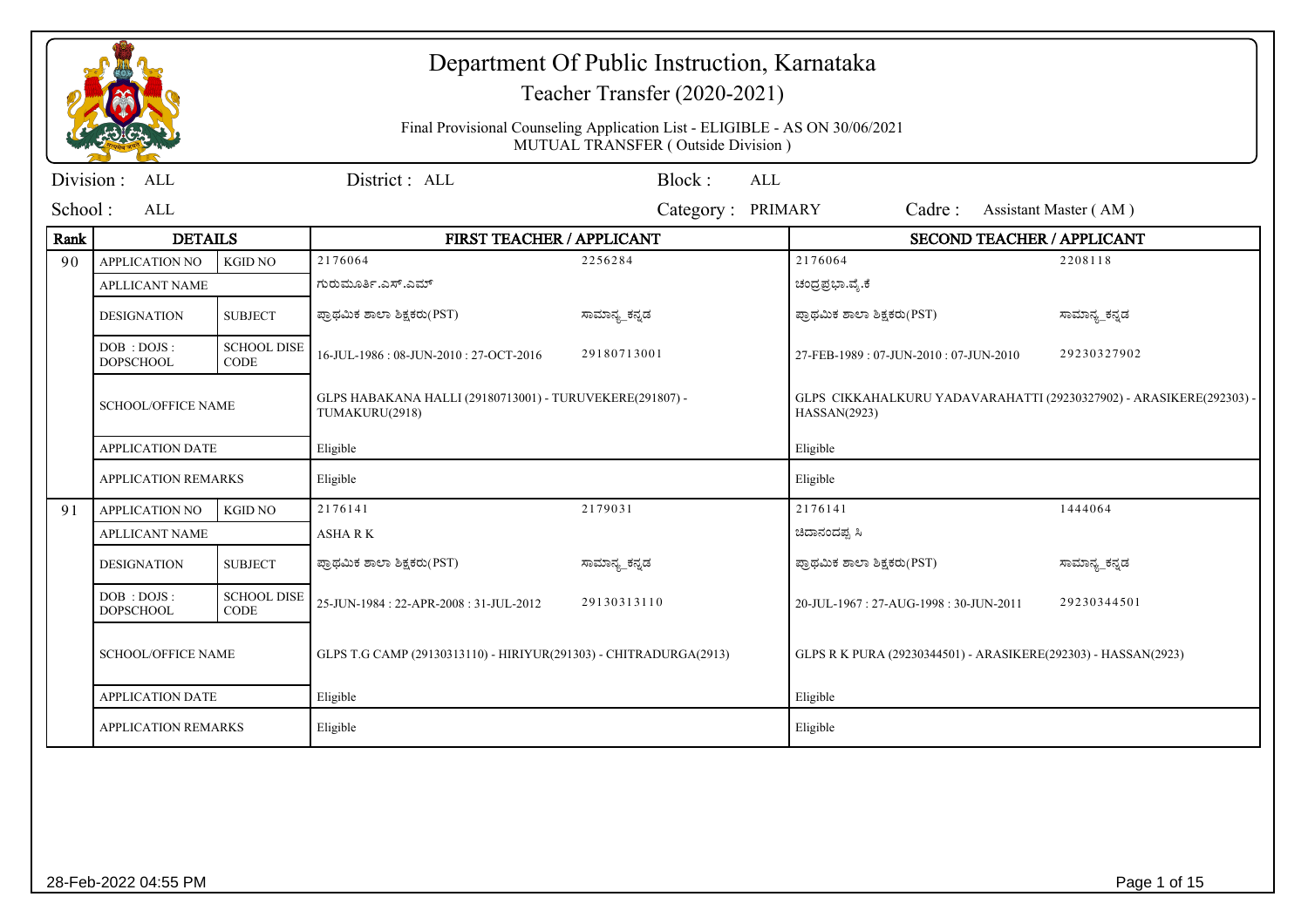|            |                                  |                                   |                                                                                                       | Department Of Public Instruction, Karnataka<br>Teacher Transfer (2020-2021)                                       |                                                                                                  |                       |  |
|------------|----------------------------------|-----------------------------------|-------------------------------------------------------------------------------------------------------|-------------------------------------------------------------------------------------------------------------------|--------------------------------------------------------------------------------------------------|-----------------------|--|
|            |                                  |                                   |                                                                                                       | Final Provisional Counseling Application List - ELIGIBLE - AS ON 30/06/2021<br>MUTUAL TRANSFER (Outside Division) |                                                                                                  |                       |  |
| Division : | <b>ALL</b>                       |                                   | District: ALL                                                                                         | Block:<br>ALL                                                                                                     |                                                                                                  |                       |  |
| School:    | <b>ALL</b>                       |                                   |                                                                                                       | Category: PRIMARY                                                                                                 | Cadre:                                                                                           | Assistant Master (AM) |  |
| Rank       | <b>DETAILS</b>                   |                                   | FIRST TEACHER / APPLICANT                                                                             |                                                                                                                   | <b>SECOND TEACHER / APPLICANT</b>                                                                |                       |  |
| 92         | <b>APPLICATION NO</b>            | <b>KGID NO</b>                    | 2177045                                                                                               | 2118347                                                                                                           | 2177045                                                                                          | 2057422               |  |
|            | <b>APLLICANT NAME</b>            |                                   | ದಿನೇಶ ಡಿ.ಎಸ್                                                                                          |                                                                                                                   | ಲೋಕೇಶ್.ಟಿ                                                                                        |                       |  |
|            | <b>DESIGNATION</b>               | <b>SUBJECT</b>                    | ಪ್ರಾಥಮಿಕ ಶಾಲಾ ಶಿಕ್ಷಕರು(PST)                                                                           | ಹಿಂದಿ                                                                                                             | ಪ್ರಾಥಮಿಕ ಶಾಲಾ ಶಿಕ್ಷಕರು(PST)                                                                      | ಹಿಂದಿ                 |  |
|            | DOB : DOJS :<br><b>DOPSCHOOL</b> | <b>SCHOOL DISE</b><br><b>CODE</b> | 22-NOV-1986: 04-JUN-2008: 04-JUN-2008                                                                 | 29060812201                                                                                                       | 15-JUN-1980: 08-MAR-2007: 08-MAR-2007                                                            | 29170703105           |  |
|            | <b>SCHOOL/OFFICE NAME</b>        |                                   | GOVT.HIGHER PRIMARY SCHOOL UDBAL U_Upgraded_RMSA (29060812201) -<br>SINDHANUR(290608) - RAICHUR(2906) |                                                                                                                   | GHPS, JAVALI (29170703105) - MOODIGERE(291707) - CHIKKAMANGALURU(2917)                           |                       |  |
|            | <b>APPLICATION DATE</b>          |                                   | Eligible                                                                                              |                                                                                                                   | Eligible                                                                                         |                       |  |
|            | <b>APPLICATION REMARKS</b>       |                                   | Eligible                                                                                              |                                                                                                                   | Eligible                                                                                         |                       |  |
| 93         | <b>APPLICATION NO</b>            | <b>KGID NO</b>                    | 2177392                                                                                               | 2285047                                                                                                           | 2177392                                                                                          | 1443925               |  |
|            | <b>APLLICANT NAME</b>            |                                   | ಚಂದ್ರಕಲಾ                                                                                              |                                                                                                                   | ರಂಗನಾಥ ಜಿ ಜಿ                                                                                     |                       |  |
|            | <b>DESIGNATION</b>               | <b>SUBJECT</b>                    | ಪ್ರಾಥಮಿಕ ಶಾಲಾ ಶಿಕ್ಷಕರು(PST)                                                                           | ಕನ್ನಡ                                                                                                             | ಪ್ರಾಥಮಿಕ ಶಾಲಾ ಶಿಕ್ಷಕರು(PST)                                                                      | ಸಾಮಾನ್ಯ_ಕನ್ನಡ         |  |
|            | DOB: DOJS:<br><b>DOPSCHOOL</b>   | <b>SCHOOL DISE</b><br>CODE        | 20-JUL-1981: 31-MAR-2008: 31-MAR-2008                                                                 | 29330820501                                                                                                       | 22-DEC-1966: 28-AUG-1998: 27-JAN-2005                                                            | 29230515301           |  |
|            | <b>SCHOOL/OFFICE NAME</b>        |                                   | GOVERNMENT LOWER PRIMARY SCHOOL TIPNATGI (29330820501) -<br>SHORAPUR(293308) - YADAGIRI(2933)         |                                                                                                                   | GOVT.LOWER PRIMARY SCHOOL G. RANGAPURA (29230515301) -<br>CHANNARAYAPATNA(292305) - HASSAN(2923) |                       |  |
|            | <b>APPLICATION DATE</b>          |                                   | Eligible                                                                                              |                                                                                                                   | Eligible                                                                                         |                       |  |
|            | <b>APPLICATION REMARKS</b>       |                                   | Eligible                                                                                              |                                                                                                                   |                                                                                                  |                       |  |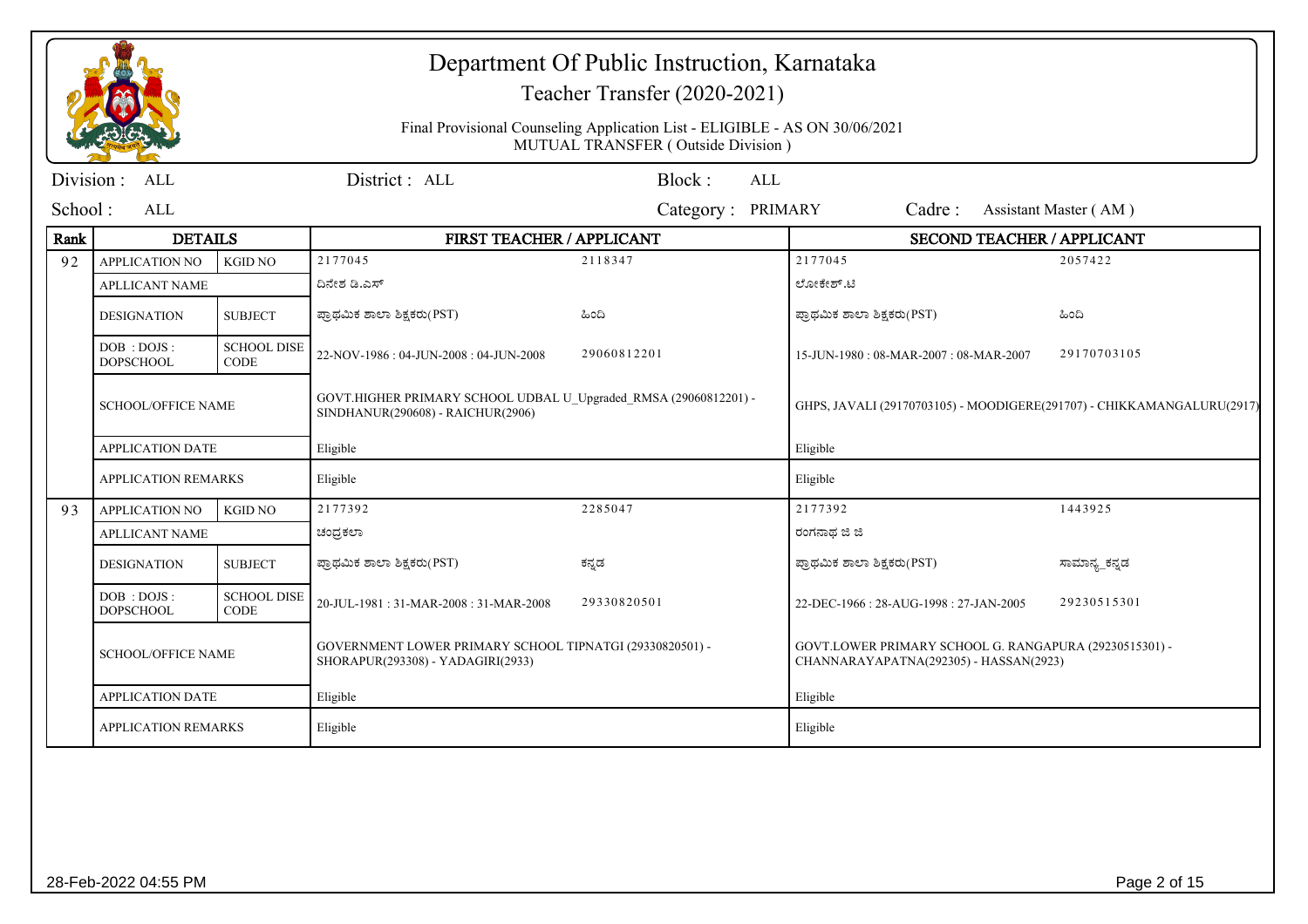|           |                                  |                                   | Department Of Public Instruction, Karnataka<br>Teacher Transfer (2020-2021)           |                                                                                                                   |                                                                                 |                       |  |
|-----------|----------------------------------|-----------------------------------|---------------------------------------------------------------------------------------|-------------------------------------------------------------------------------------------------------------------|---------------------------------------------------------------------------------|-----------------------|--|
|           |                                  |                                   |                                                                                       | Final Provisional Counseling Application List - ELIGIBLE - AS ON 30/06/2021<br>MUTUAL TRANSFER (Outside Division) |                                                                                 |                       |  |
| Division: | <b>ALL</b>                       |                                   | District: ALL                                                                         | Block:<br><b>ALL</b>                                                                                              |                                                                                 |                       |  |
| School:   | ALL                              |                                   |                                                                                       | Category: PRIMARY                                                                                                 | Cadre:                                                                          | Assistant Master (AM) |  |
| Rank      | <b>DETAILS</b>                   |                                   | FIRST TEACHER / APPLICANT                                                             |                                                                                                                   | <b>SECOND TEACHER / APPLICANT</b>                                               |                       |  |
| 94        | <b>APPLICATION NO</b>            | <b>KGID NO</b>                    | 2177482                                                                               | 2117913                                                                                                           | 2177482                                                                         | 1703117               |  |
|           | <b>APLLICANT NAME</b>            |                                   | ಸೋಮಶೇಖರ ಎನ್.ಆರ್                                                                       |                                                                                                                   | ಲೋಕೇಶಪ್ಪ ಓ                                                                      |                       |  |
|           | <b>DESIGNATION</b>               | <b>SUBJECT</b>                    | ಪ್ರಾಥಮಿಕ ಶಾಲಾ ಶಿಕ್ಷಕರು(PST)                                                           | ಕನ್ನಡ                                                                                                             | ಪ್ರಾಥಮಿಕ ಶಾಲಾ ಶಿಕ್ಷಕರು(PST)                                                     | ಸಾಮಾನ್ಯ_ಕನ್ನಡ         |  |
|           | DOB: DOJS:<br><b>DOPSCHOOL</b>   | <b>SCHOOL DISE</b><br><b>CODE</b> | 31-JAN-1987: 14-JUN-2008: 14-JUN-2008                                                 | 29060616501                                                                                                       | 14-JUN-1970: 20-AUG-1998: 29-JUN-2003                                           | 29130203801           |  |
|           | <b>SCHOOL/OFFICE NAME</b>        |                                   | GOVT.HIGHER PRIMARY SCHOOL KADADINNI (29060616501) - MANVI(290606) -<br>RAICHUR(2906) |                                                                                                                   | GHPS NALAGETHANAHATTY (29130203801) - CHALLAKERE(291302) -<br>CHITRADURGA(2913) |                       |  |
|           | <b>APPLICATION DATE</b>          |                                   | Eligible                                                                              |                                                                                                                   | Eligible                                                                        |                       |  |
|           | <b>APPLICATION REMARKS</b>       |                                   | Eligible                                                                              |                                                                                                                   | Eligible                                                                        |                       |  |
| 96        | APPLICATION NO                   | <b>KGID NO</b>                    | 2177821                                                                               | 2411910                                                                                                           | 2177821                                                                         | 2303167               |  |
|           | <b>APLLICANT NAME</b>            |                                   | ಮಮತ ಹೆಚ್. ಪಿ.                                                                         |                                                                                                                   | ದೇವಕ್ಕಿ ನಂದಿನಿ                                                                  |                       |  |
|           | <b>DESIGNATION</b>               | <b>SUBJECT</b>                    | ಪ್ರಾಥಮಿಕ ಶಾಲಾ ಶಿಕ್ಷಕರು(PST)                                                           | ಸಾಮಾನ್ಯ ಕನ್ನಡ                                                                                                     | ಪ್ರಾಥಮಿಕ ಶಾಲಾ ಶಿಕ್ಷಕರು(PST)                                                     | ಕನ್ನಡ                 |  |
|           | DOB : DOJS :<br><b>DOPSCHOOL</b> | <b>SCHOOL DISE</b><br><b>CODE</b> | 21-JUL-1970: 01-DEC-2003: 01-DEC-2003                                                 | 29130117101                                                                                                       | 09-JUN-1985: 28-JUN-2007: 28-JUN-2007                                           | 29120106001           |  |
|           | <b>SCHOOL/OFFICE NAME</b>        |                                   | GHPS CHANNAIAHNAHATTI (29130117101) - CHITRADURGA(291301) -<br>CHITRADURGA(2913)      |                                                                                                                   | GHPS LAKSHMIPURA (29120106001) - BELLARY WEST(291201) - BALLARI(2912)           |                       |  |
|           | <b>APPLICATION DATE</b>          |                                   | Eligible                                                                              |                                                                                                                   | Eligible                                                                        |                       |  |
|           | <b>APPLICATION REMARKS</b>       |                                   | Eligible                                                                              |                                                                                                                   | Eligible                                                                        |                       |  |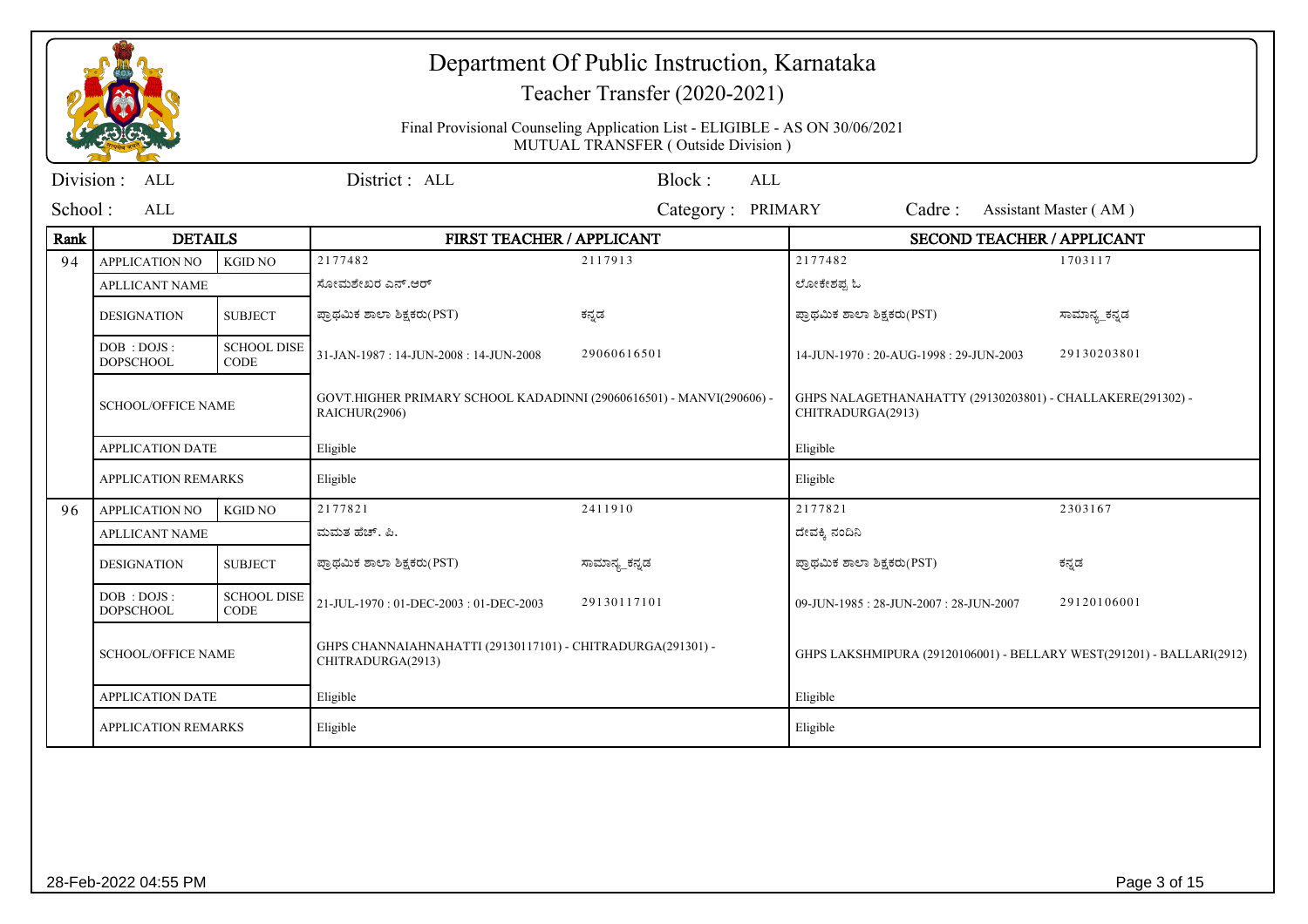|           |                                  |                                   |                                                                                           | Department Of Public Instruction, Karnataka<br>Teacher Transfer (2020-2021)                                       |                                                                                                            |                       |  |
|-----------|----------------------------------|-----------------------------------|-------------------------------------------------------------------------------------------|-------------------------------------------------------------------------------------------------------------------|------------------------------------------------------------------------------------------------------------|-----------------------|--|
|           |                                  |                                   |                                                                                           | Final Provisional Counseling Application List - ELIGIBLE - AS ON 30/06/2021<br>MUTUAL TRANSFER (Outside Division) |                                                                                                            |                       |  |
| Division: | <b>ALL</b>                       |                                   | District: ALL                                                                             | Block:<br><b>ALL</b>                                                                                              |                                                                                                            |                       |  |
| School:   | <b>ALL</b>                       |                                   |                                                                                           | Category: PRIMARY                                                                                                 | Cadre:                                                                                                     | Assistant Master (AM) |  |
| Rank      | <b>DETAILS</b>                   |                                   | FIRST TEACHER / APPLICANT                                                                 |                                                                                                                   | SECOND TEACHER / APPLICANT                                                                                 |                       |  |
| 97        | <b>APPLICATION NO</b>            | <b>KGID NO</b>                    | 2178848                                                                                   | 1443964                                                                                                           | 2178848                                                                                                    | 2491612               |  |
|           | <b>APLLICANT NAME</b>            |                                   | ಮಲ್ಲಿ ಕಾರ್ಜುನ ಕೆ.ಎಸ್                                                                      |                                                                                                                   | ಸೌಮ್ಯ ಎಚ್ ಆರ್                                                                                              |                       |  |
|           | <b>DESIGNATION</b>               | <b>SUBJECT</b>                    | ಪ್ರಾಥಮಿಕ ಶಾಲಾ ಶಿಕ್ಷಕರು(PST)                                                               | ಸಾಮಾನ್ಯ_ಕನ್ನಡ                                                                                                     | ಪ್ರಾಥಮಿಕ ಶಾಲಾ ಶಿಕ್ಷಕರು(PST)                                                                                | ಸಾಮಾನ್ಯ_ಕನ್ನಡ         |  |
|           | DOB: DOJS:<br><b>DOPSCHOOL</b>   | <b>SCHOOL DISE</b><br><b>CODE</b> | 24-AUG-1966: 26-AUG-1998: 15-AUG-2016                                                     | 29230615601                                                                                                       | 04-MAY-1988: 07-JUL-2010: 07-JUL-2010                                                                      | 29300109316           |  |
|           | <b>SCHOOL/OFFICE NAME</b>        |                                   | GHPS BANUKUPPE (TGT) (29230615601) - HOLENARASIPURA(292306) -<br>HASSAN(2923)             |                                                                                                                   | Govt Kannada Lower Primary School KUMBARAGUTTI (29300109316) -<br>ATHANI(293001) - BELAGAVI CHIKKODI(2930) |                       |  |
|           | <b>APPLICATION DATE</b>          |                                   | Eligible                                                                                  |                                                                                                                   | Eligible                                                                                                   |                       |  |
|           | <b>APPLICATION REMARKS</b>       |                                   | Eligible                                                                                  |                                                                                                                   | Eligible                                                                                                   |                       |  |
| 98        | <b>APPLICATION NO</b>            | <b>KGID NO</b>                    | 2179100                                                                                   | 2116731                                                                                                           | 2179100                                                                                                    | 1950227               |  |
|           | <b>APLLICANT NAME</b>            |                                   | ಪ್ರಕಾಶ ವಿ ಬಿ                                                                              |                                                                                                                   | ಕಲ್ಲೇಶಪ್ಪ ವೈ                                                                                               |                       |  |
|           | <b>DESIGNATION</b>               | <b>SUBJECT</b>                    | ಪ್ರಾಥಮಿಕ ಶಾಲಾ ಶಿಕ್ಷಕರು(PST)                                                               | ಇಂಗ್ಲೀಷ್                                                                                                          | ಪ್ರಾಥಮಿಕ ಶಾಲಾ ಶಿಕ್ಷಕರು(PST)                                                                                | ಇಂಗ್ಲೀಷ್              |  |
|           | DOB : DOJS :<br><b>DOPSCHOOL</b> | <b>SCHOOL DISE</b><br><b>CODE</b> | $01-MAY-1984:30-MAY-2008:30-MAY-2008$                                                     | 29060811801                                                                                                       | 17-JUL-1978: 01-AUG-2002: 09-JUN-2011                                                                      | 29140303501           |  |
|           | <b>SCHOOL/OFFICE NAME</b>        |                                   | GOVT.HIGHER PRIMARY SCHOOL THIMMAPUR (29060811801) -<br>SINDHANUR(290608) - RAICHUR(2906) |                                                                                                                   | GHPS - GOPANAALU (29140303501) - DAVANAGERE(S)(291403) -<br>DAVANAGERE(2914)                               |                       |  |
|           | <b>APPLICATION DATE</b>          |                                   | Eligible                                                                                  |                                                                                                                   | Eligible                                                                                                   |                       |  |
|           | <b>APPLICATION REMARKS</b>       |                                   | Eligible                                                                                  |                                                                                                                   | Eligible                                                                                                   |                       |  |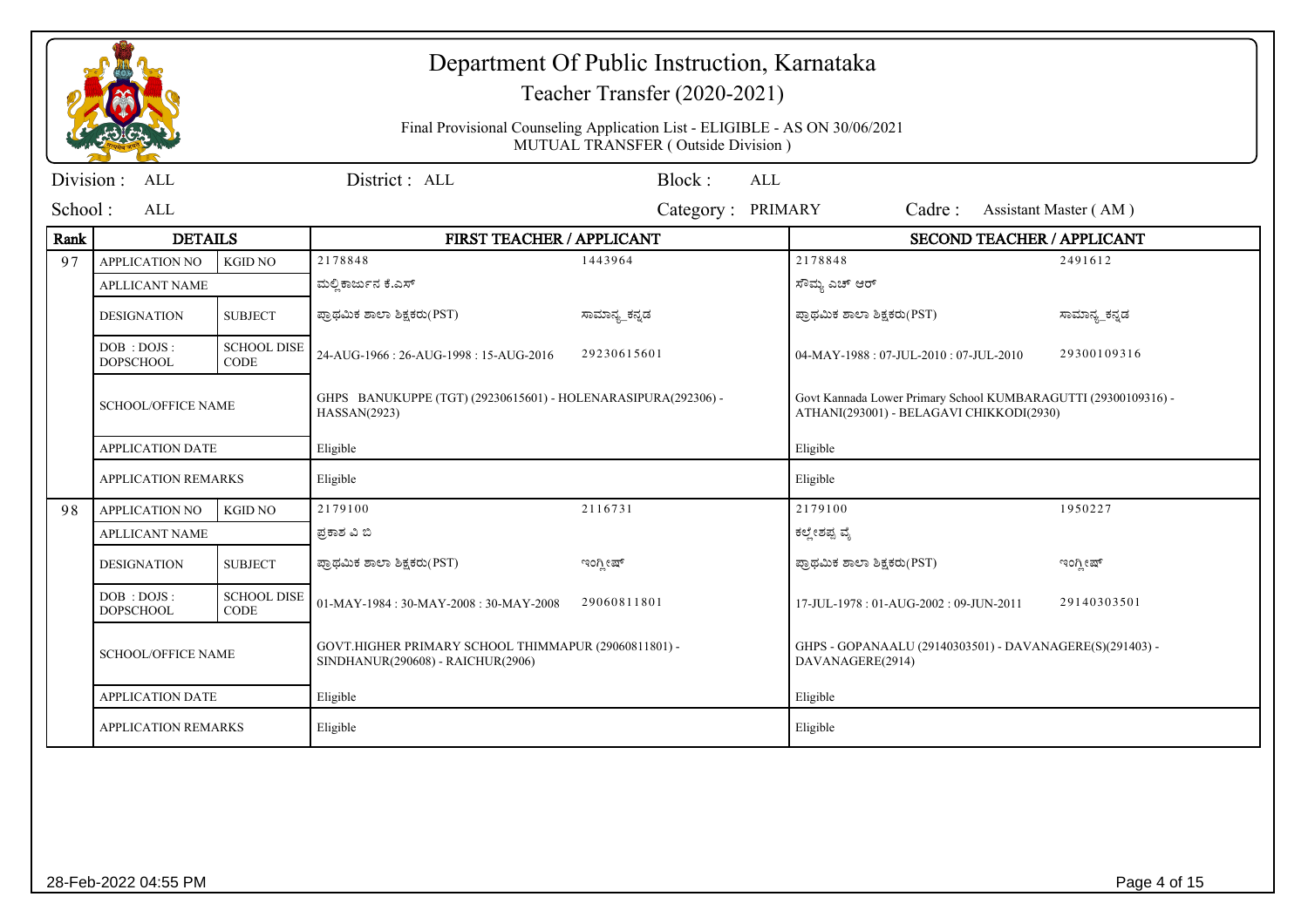|           |                                |                                   |                                                                                                 | Department Of Public Instruction, Karnataka<br>Teacher Transfer (2020-2021)                                       |                                                                                           |                       |  |
|-----------|--------------------------------|-----------------------------------|-------------------------------------------------------------------------------------------------|-------------------------------------------------------------------------------------------------------------------|-------------------------------------------------------------------------------------------|-----------------------|--|
|           |                                |                                   |                                                                                                 | Final Provisional Counseling Application List - ELIGIBLE - AS ON 30/06/2021<br>MUTUAL TRANSFER (Outside Division) |                                                                                           |                       |  |
| Division: | ALL                            |                                   | District: ALL                                                                                   | Block:<br><b>ALL</b>                                                                                              |                                                                                           |                       |  |
| School:   | <b>ALL</b>                     |                                   |                                                                                                 | Category: PRIMARY                                                                                                 | Cadre:                                                                                    | Assistant Master (AM) |  |
| Rank      | <b>DETAILS</b>                 |                                   | FIRST TEACHER / APPLICANT                                                                       |                                                                                                                   | <b>SECOND TEACHER / APPLICANT</b>                                                         |                       |  |
| 99        | <b>APPLICATION NO</b>          | <b>KGID NO</b>                    | 2179537                                                                                         | 2119088                                                                                                           | 2179537                                                                                   | 1162343               |  |
|           | <b>APLLICANT NAME</b>          |                                   | ಗೀತಾ ಸಿ.ಬಿ                                                                                      |                                                                                                                   | ಪ್ರೆಗಂಬರ್ ವಾಲಿಕರ್                                                                         |                       |  |
|           | <b>DESIGNATION</b>             | <b>SUBJECT</b>                    | ಪ್ರಾಥಮಿಕ ಶಾಲಾ ಶಿಕ್ಷಕರು(PST)                                                                     | ಕನ್ನಡ                                                                                                             | ಫ್ರಾಥಮಿಕ ಶಾಲಾ ಶಿಕ್ಷಕರು(PST)                                                               | ಕನ್ನಡ                 |  |
|           | DOB: DOJS:<br><b>DOPSCHOOL</b> | <b>SCHOOL DISE</b><br><b>CODE</b> | 17-MAY-1984: 26-JUN-2008: 26-JUN-2008                                                           | 29060109202                                                                                                       | 01-JUN-1968: 05-JUN-1990: 31-AUG-2006                                                     | 29210313301           |  |
|           | <b>SCHOOL/OFFICE NAME</b>      |                                   | GOVT.LOWER PRIMARY SCHOOL KUNIKERDODDI (29060109202) -<br>DEVADURGA(290601) - RAICHUR(2906)     |                                                                                                                   | G LPS HYADALA (29210313301) - DEVANAHALLI(292103) - BENGALURU<br><b>RURAL(2921)</b>       |                       |  |
|           | <b>APPLICATION DATE</b>        |                                   | Eligible                                                                                        |                                                                                                                   | Eligible                                                                                  |                       |  |
|           | <b>APPLICATION REMARKS</b>     |                                   | Eligible                                                                                        |                                                                                                                   | Eligible                                                                                  |                       |  |
| 100       | <b>APPLICATION NO</b>          | <b>KGID NO</b>                    | 2179604                                                                                         | 1900332                                                                                                           | 2179604                                                                                   | 2118659               |  |
|           | <b>APLLICANT NAME</b>          |                                   | ಮಲ್ಲಿ ಕಾರ್ಜುನ                                                                                   |                                                                                                                   | ದೇವಮ್ಮ ಎಮ್                                                                                |                       |  |
|           | <b>DESIGNATION</b>             | <b>SUBJECT</b>                    | ಪ್ರಾಥಮಿಕ ಶಾಲಾ ಶಿಕ್ಷಕರು(PST)                                                                     | ವಿಜ್ಞಾನ_ಕನ್ನಡ                                                                                                     | ಪ್ರಾಥಮಿಕ ಶಾಲಾ ಶಿಕ್ಷಕರು(PST)                                                               | ವಿಜ್ಞಾನ_ಕನ್ನಡ         |  |
|           | DOB: DOJS:<br><b>DOPSCHOOL</b> | <b>SCHOOL DISE</b><br><b>CODE</b> | 01-JUN-1967: 01-AUG-2002: 01-AUG-2002                                                           | 29260919302                                                                                                       | 01-JAN-1983: 31-MAY-2008: 31-MAY-2008                                                     | 29060111901           |  |
|           | <b>SCHOOL/OFFICE NAME</b>      |                                   | GOVERNMENT HIGHER PRIMARY SCHOOL KARE PURA (29260919302) -<br>NANJANAGUD(292609) - MYSURU(2926) |                                                                                                                   | GOVT.HIGHER PRIMARY SCHOOL MASIDAPUR (29060111901) -<br>DEVADURGA(290601) - RAICHUR(2906) |                       |  |
|           | <b>APPLICATION DATE</b>        |                                   | Eligible                                                                                        |                                                                                                                   | Eligible                                                                                  |                       |  |
|           | <b>APPLICATION REMARKS</b>     |                                   | Eligible                                                                                        |                                                                                                                   | Eligible                                                                                  |                       |  |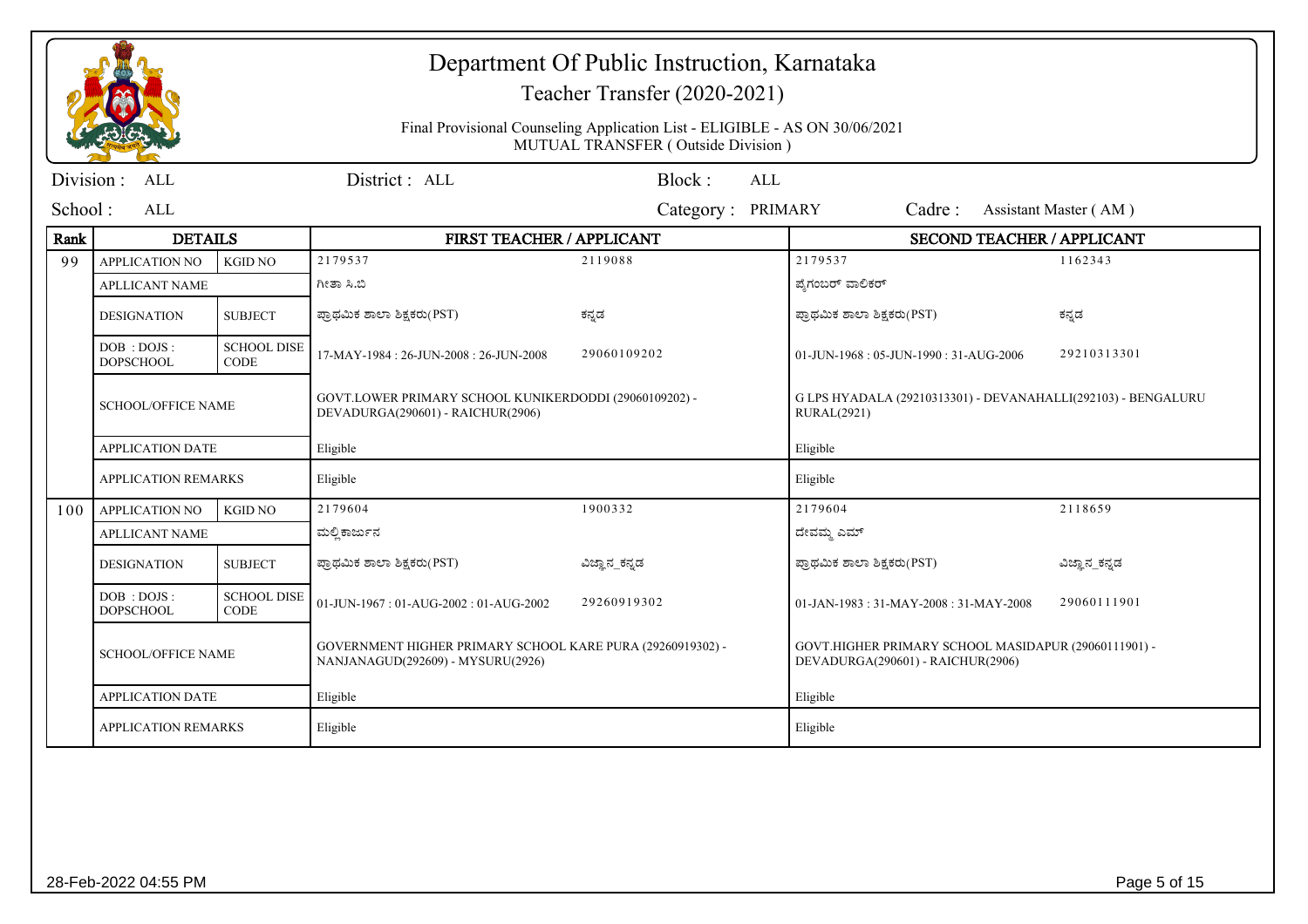|            |                                |                                   | Department Of Public Instruction, Karnataka<br>Teacher Transfer (2020-2021)                                                           |                                                                                                                   |                                                                                         |                       |  |
|------------|--------------------------------|-----------------------------------|---------------------------------------------------------------------------------------------------------------------------------------|-------------------------------------------------------------------------------------------------------------------|-----------------------------------------------------------------------------------------|-----------------------|--|
|            |                                |                                   |                                                                                                                                       | Final Provisional Counseling Application List - ELIGIBLE - AS ON 30/06/2021<br>MUTUAL TRANSFER (Outside Division) |                                                                                         |                       |  |
| Division : | <b>ALL</b>                     |                                   | District: ALL                                                                                                                         | Block:<br><b>ALL</b>                                                                                              |                                                                                         |                       |  |
| School:    | ALL                            |                                   |                                                                                                                                       | Category: PRIMARY                                                                                                 | Cadre:                                                                                  | Assistant Master (AM) |  |
| Rank       | <b>DETAILS</b>                 |                                   | FIRST TEACHER / APPLICANT                                                                                                             |                                                                                                                   | <b>SECOND TEACHER / APPLICANT</b>                                                       |                       |  |
| 101        | <b>APPLICATION NO</b>          | <b>KGID NO</b>                    | 2179695                                                                                                                               | 2412278                                                                                                           | 2179695                                                                                 | 2530767               |  |
|            | <b>APLLICANT NAME</b>          |                                   | ಜೆ.ಕೆ.ಚಂದ್ರಶೇಖರನಾಯ್ಕ                                                                                                                  |                                                                                                                   | ನವ್ಯ ಎಲ್ ಗೌಡರ್                                                                          |                       |  |
|            | <b>DESIGNATION</b>             | <b>SUBJECT</b>                    | ಪ್ರಾಥಮಿಕ ಶಾಲಾ ಶಿಕ್ಷಕರು(PST)                                                                                                           | ಸಾಮಾನ್ಯ ಕನ್ನಡ                                                                                                     | ಪ್ರಾಥಮಿಕ ಶಾಲಾ ಶಿಕ್ಷಕರು(PST)                                                             | ಕನ್ನಡ                 |  |
|            | DOB: DOJS:<br><b>DOPSCHOOL</b> | <b>SCHOOL DISE</b><br><b>CODE</b> | 01-JUL-1976: 04-NOV-1999: 08-JUL-2002                                                                                                 | 29130205501                                                                                                       | 30-MAY-1989: 01-JUL-2010: 01-JUL-2010                                                   | 29060702901           |  |
|            | <b>SCHOOL/OFFICE NAME</b>      |                                   | GHPS BEDAREDDYHALLY (29130205501) - CHALLAKERE(291302) -<br>CHITRADURGA(2913)                                                         |                                                                                                                   | GOVT.HIGHER PRIMARY SCHOOL DUGANOORU (29060702901) -<br>RAICHUR(290607) - RAICHUR(2906) |                       |  |
|            | <b>APPLICATION DATE</b>        |                                   | Eligible                                                                                                                              |                                                                                                                   | Eligible                                                                                |                       |  |
|            | <b>APPLICATION REMARKS</b>     |                                   | Eligible                                                                                                                              |                                                                                                                   | Eligible                                                                                |                       |  |
| 102        | <b>APPLICATION NO</b>          | <b>KGID NO</b>                    | 2179861                                                                                                                               | 1079552                                                                                                           | 2179861                                                                                 | 2442477               |  |
|            | <b>APLLICANT NAME</b>          |                                   | ಸುಬ್ರಮಣ್ಯ ಎ.ಎಸ್.                                                                                                                      |                                                                                                                   | ನವೀನಕುಮಾರ ಎಚ್.ಕೆ                                                                        |                       |  |
|            | <b>DESIGNATION</b>             | <b>SUBJECT</b>                    | ಪ್ರಾಥಮಿಕ ಶಾಲಾ ಶಿಕ್ಷಕರು(PST)                                                                                                           | ಕನ್ನಡ                                                                                                             | ಪ್ರಾಥಮಿಕ ಶಾಲಾ ಶಿಕ್ಷಕರು(PST)                                                             | ಕನ್ನಡ                 |  |
|            | DOB: DOJS:<br><b>DOPSCHOOL</b> | <b>SCHOOL DISE</b><br><b>CODE</b> | 25-MAY-1967: 01-SEP-1990: 19-MAY-2017                                                                                                 | 29170509203                                                                                                       | 17-JUN-1988: 04-JUN-2010: 04-JUN-2010                                                   | 29070400101           |  |
|            | <b>SCHOOL/OFFICE NAME</b>      |                                   | GLPS K M K NAGAR (29170509203) - KADUR(291705) - CHIKKAMANGALURU(2917) GLPS ADAVIBHAVI (29070400101) - KUSTAGI(290704) - KOPPAL(2907) |                                                                                                                   |                                                                                         |                       |  |
|            | <b>APPLICATION DATE</b>        |                                   | Eligible                                                                                                                              |                                                                                                                   | Eligible                                                                                |                       |  |
|            | <b>APPLICATION REMARKS</b>     |                                   | Eligible                                                                                                                              |                                                                                                                   | Eligible                                                                                |                       |  |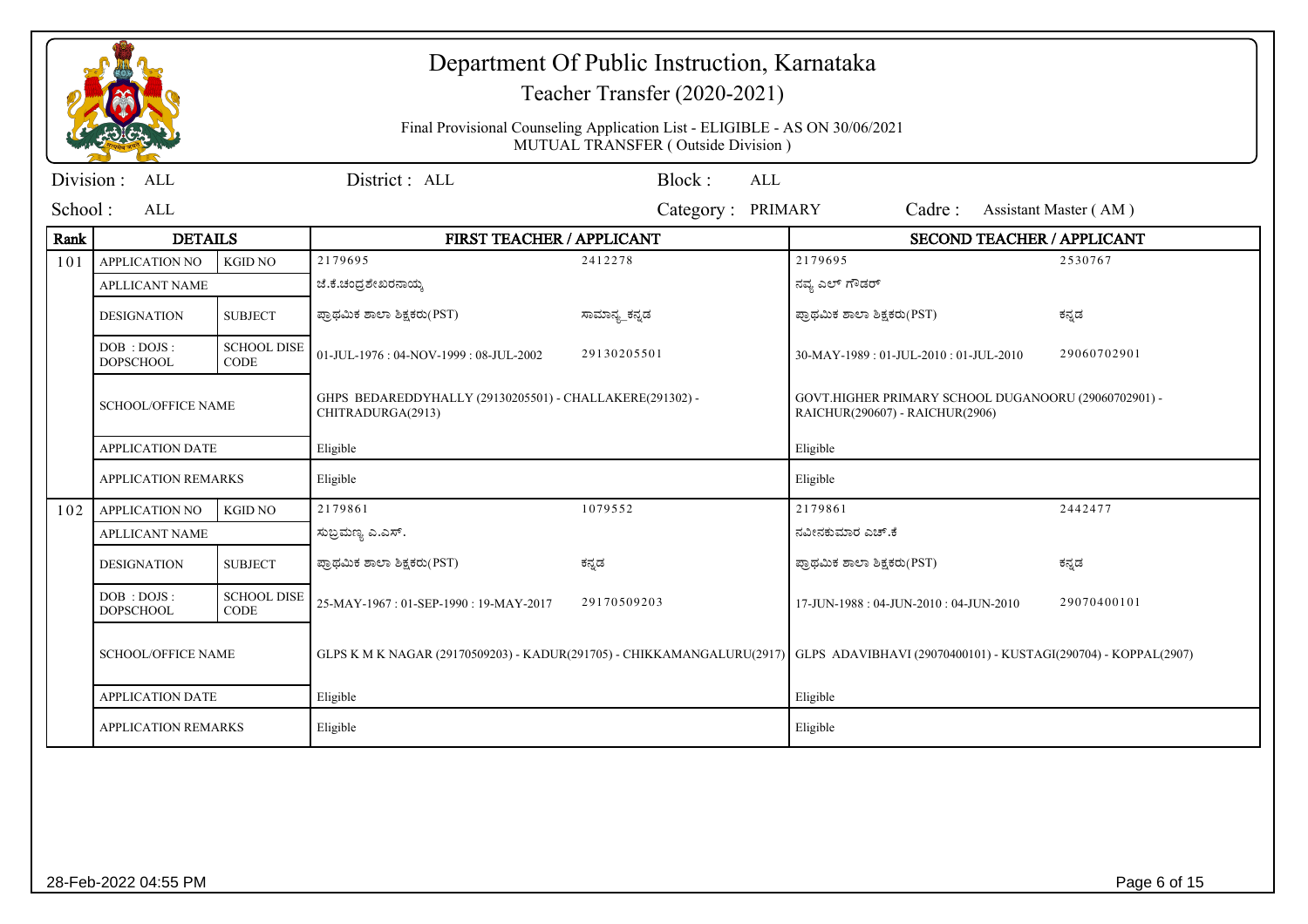|            |                                |                                   |                                                                                               | Department Of Public Instruction, Karnataka<br>Teacher Transfer (2020-2021)                                       |                                                                                                            |                       |  |
|------------|--------------------------------|-----------------------------------|-----------------------------------------------------------------------------------------------|-------------------------------------------------------------------------------------------------------------------|------------------------------------------------------------------------------------------------------------|-----------------------|--|
|            |                                |                                   |                                                                                               | Final Provisional Counseling Application List - ELIGIBLE - AS ON 30/06/2021<br>MUTUAL TRANSFER (Outside Division) |                                                                                                            |                       |  |
| Division : | ALL                            |                                   | District: ALL                                                                                 | Block:<br>AI.                                                                                                     |                                                                                                            |                       |  |
| School:    | AI.                            |                                   |                                                                                               | Category: PRIMARY                                                                                                 | Cadre:                                                                                                     | Assistant Master (AM) |  |
| Rank       | <b>DETAILS</b>                 |                                   | FIRST TEACHER / APPLICANT                                                                     |                                                                                                                   | <b>SECOND TEACHER / APPLICANT</b>                                                                          |                       |  |
| 103        | <b>APPLICATION NO</b>          | <b>KGID NO</b>                    | 2179908                                                                                       | 2118380                                                                                                           | 2179908                                                                                                    | 1487629               |  |
|            | <b>APLLICANT NAME</b>          |                                   | ಮುನಿಸ್ವಾಮಿ .ವಿ                                                                                |                                                                                                                   | ವಿ.ಶ್ರೀನಿವಾಸಪ್ಪ                                                                                            |                       |  |
|            | <b>DESIGNATION</b>             | <b>SUBJECT</b>                    | ಪ್ರಾಥಮಿಕ ಶಾಲಾ ಶಿಕ್ಷಕರು(PST)                                                                   | ಕನ್ನಡ                                                                                                             | ಪ್ರಾಥಮಿಕ ಶಾಲಾ ಶಿಕ್ಷಕರು(PST)                                                                                | ಸಾಮಾನ್ಯ_ಕನ್ನಡ         |  |
|            | DOB: DOJS:<br><b>DOPSCHOOL</b> | <b>SCHOOL DISE</b><br><b>CODE</b> | 05-JUN-1985: 07-JUL-2008: 07-JUL-2008                                                         | 29060116002                                                                                                       | 08-JUN-1972: 10-JAN-1997: 03-MAY-2015                                                                      | 29290123105           |  |
|            | <b>SCHOOL/OFFICE NAME</b>      |                                   | GOVT.LOWER PRIMARY SCHOOL DALAVAYI DODDI (29060116002) -<br>DEVADURGA(290601) - RAICHUR(2906) |                                                                                                                   | GOVERNMENT URDU MODEL HEGHER SCHOOL BAGEPALLY (29290123105) -<br>BAGEPALLY(292901) - CHIKKABALLAPURA(2929) |                       |  |
|            | <b>APPLICATION DATE</b>        |                                   | Eligible                                                                                      |                                                                                                                   | Eligible                                                                                                   |                       |  |
|            | <b>APPLICATION REMARKS</b>     |                                   | Eligible                                                                                      |                                                                                                                   | Eligible                                                                                                   |                       |  |
| 104        | <b>APPLICATION NO</b>          | <b>KGID NO</b>                    | 2179954                                                                                       | 1429896                                                                                                           | 2179954                                                                                                    | 2117409               |  |
|            | <b>APLLICANT NAME</b>          |                                   | ಸೋಮಣ್ಣ ಅವಜಿ                                                                                   |                                                                                                                   | ಉಮಾದೇವಿ ಪಿ                                                                                                 |                       |  |
|            | <b>DESIGNATION</b>             | <b>SUBJECT</b>                    | ಪ್ರಾಥಮಿಕ ಶಾಲಾ ಶಿಕ್ಷಕರು(PST)                                                                   | ಸಾಮಾನ್ಯ_ಕನ್ನಡ                                                                                                     | ಪ್ರಾಥಮಿಕ ಶಾಲಾ ಶಿಕ್ಷಕರು(PST)                                                                                | ಕನ್ನಡ                 |  |
|            | DOB: DOJS:<br><b>DOPSCHOOL</b> | <b>SCHOOL DISE</b><br><b>CODE</b> | 20-JAN-1968: 02-JUN-1997: 14-JUL-2014                                                         | 29320710101                                                                                                       | 20-JUN-1986: 13-JUN-2008: 13-JUN-2008                                                                      | 29060101601           |  |
|            | <b>SCHOOL/OFFICE NAME</b>      |                                   | GHPS GARAKAHALLI (29320710101) - CHANNAPATNA(293207) -<br>RAMANAGARA(2932)                    |                                                                                                                   | GOVT.HIGHER PRIMARY SCHOOL BASSAPUR (29060101601) -<br>DEVADURGA(290601) - RAICHUR(2906)                   |                       |  |
|            | <b>APPLICATION DATE</b>        |                                   | Eligible                                                                                      |                                                                                                                   | Eligible                                                                                                   |                       |  |
|            | <b>APPLICATION REMARKS</b>     |                                   | Eligible                                                                                      |                                                                                                                   | Eligible                                                                                                   |                       |  |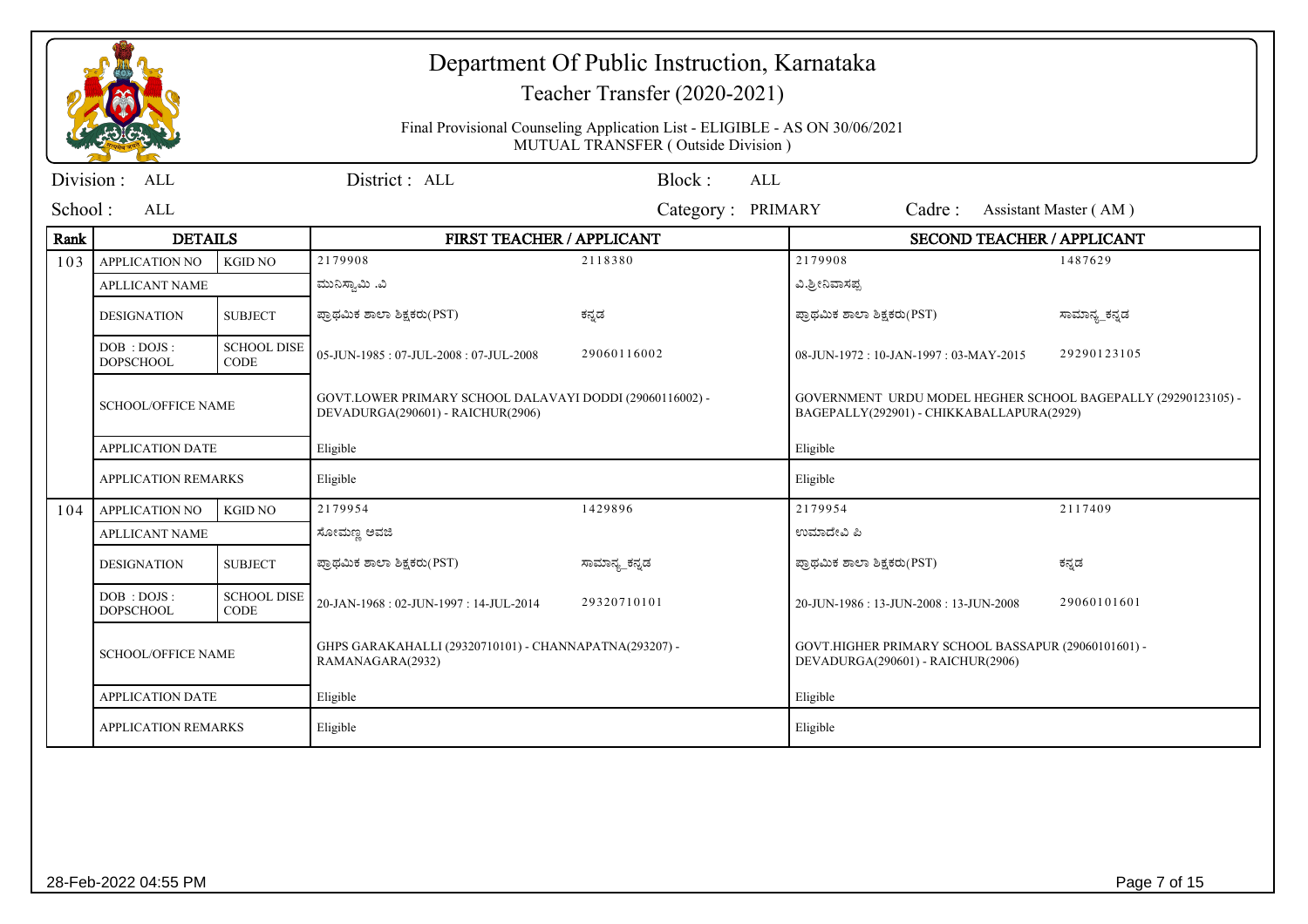|           |                                  |                                   |                                                                                          | Department Of Public Instruction, Karnataka<br>Teacher Transfer (2020-2021)<br>Final Provisional Counseling Application List - ELIGIBLE - AS ON 30/06/2021 |                                                                            |                       |
|-----------|----------------------------------|-----------------------------------|------------------------------------------------------------------------------------------|------------------------------------------------------------------------------------------------------------------------------------------------------------|----------------------------------------------------------------------------|-----------------------|
|           |                                  |                                   |                                                                                          | MUTUAL TRANSFER (Outside Division)                                                                                                                         |                                                                            |                       |
| Division: | <b>ALL</b>                       |                                   | District: ALL                                                                            | Block:<br><b>ALL</b>                                                                                                                                       |                                                                            |                       |
| School:   | <b>ALL</b>                       |                                   |                                                                                          | Category: PRIMARY                                                                                                                                          | Cadre:                                                                     | Assistant Master (AM) |
| Rank      | <b>DETAILS</b>                   |                                   | FIRST TEACHER / APPLICANT                                                                |                                                                                                                                                            | <b>SECOND TEACHER / APPLICANT</b>                                          |                       |
| 105       | <b>APPLICATION NO</b>            | <b>KGID NO</b>                    | 2180132                                                                                  | 2531409                                                                                                                                                    | 2180132                                                                    | 1442991               |
|           | <b>APLLICANT NAME</b>            |                                   | ಲತಾ.ಎನ್                                                                                  |                                                                                                                                                            | ನೀಲಶೇಟ್ಟಿ ಎಂ.                                                              |                       |
|           | <b>DESIGNATION</b>               | <b>SUBJECT</b>                    | ಪ್ರಾಥಮಿಕ ಶಾಲಾ ಶಿಕ್ಷಕರು(PST)                                                              | ಸಾಮಾನ್ಯ_ಕನ್ನಡ                                                                                                                                              | ಪ್ರಾಥಮಿಕ ಶಾಲಾ ಶಿಕ್ಷಕರು(PST)                                                | ಸಾಮಾನ್ಯ_ಕನ್ನಡ         |
|           | DOB : DOJS :<br><b>DOPSCHOOL</b> | <b>SCHOOL DISE</b><br><b>CODE</b> | 10-NOV-1987: 09-JUN-2010: 09-JUN-2010                                                    | 29060116201                                                                                                                                                | 04-AUG-1968: 24-AUG-1998: 01-SEP-2015                                      | 29230600801           |
|           | <b>SCHOOL/OFFICE NAME</b>        |                                   | GOVT.HIGHER PRIMARY SCHOOL TEGGIHAL (29060116201) -<br>DEVADURGA(290601) - RAICHUR(2906) |                                                                                                                                                            | GHPS RANGENAHALLY (29230600801) - HOLENARASIPURA(292306) -<br>HASSAN(2923) |                       |
|           | <b>APPLICATION DATE</b>          |                                   | Eligible                                                                                 |                                                                                                                                                            | Eligible                                                                   |                       |
|           | <b>APPLICATION REMARKS</b>       |                                   | Eligible                                                                                 |                                                                                                                                                            | Eligible                                                                   |                       |
| 106       | <b>APPLICATION NO</b>            | <b>KGID NO</b>                    | 2180394                                                                                  | 1246428                                                                                                                                                    | 2180394                                                                    | 2302397               |
|           | <b>APLLICANT NAME</b>            |                                   | ಕುಮಾರಸ್ವಾಮಿ ಎನ್.ಬಿ.                                                                      |                                                                                                                                                            | ಪುಷ್ಪಲತ .ಬಿ.ಎಮ್                                                            |                       |
|           | <b>DESIGNATION</b>               | <b>SUBJECT</b>                    | ಪ್ರಾಥಮಿಕ ಶಾಲಾ ಶಿಕ್ಷಕರು(PST)                                                              | ಸಾಮಾನ್ಯ_ಕನ್ನಡ                                                                                                                                              | ಪ್ರಾಥಮಿಕ ಶಾಲಾ ಶಿಕ್ಷಕರು(PST)                                                | ಕನ್ನಡ                 |
|           | DOB : DOJS :<br><b>DOPSCHOOL</b> | <b>SCHOOL DISE</b><br><b>CODE</b> | 03-APR-1967: 21-JUL-1994: 10-JUN-2008                                                    | 29230328801                                                                                                                                                | 03-MAY-1984: 20-JUL-2007: 06-JUN-2011                                      | 29120905201           |
|           | <b>SCHOOL/OFFICE NAME</b>        |                                   | LPS GOLLARA HALLY (29230328801) - ARASIKERE(292303) - HASSAN(2923)                       |                                                                                                                                                            | GHPS KAPPAGAL (29120905201) - BELLARY EAST(291209) - BALLARI(2912)         |                       |
|           | <b>APPLICATION DATE</b>          |                                   | Eligible                                                                                 |                                                                                                                                                            | Eligible                                                                   |                       |
|           | <b>APPLICATION REMARKS</b>       |                                   | Eligible                                                                                 |                                                                                                                                                            | Eligible                                                                   |                       |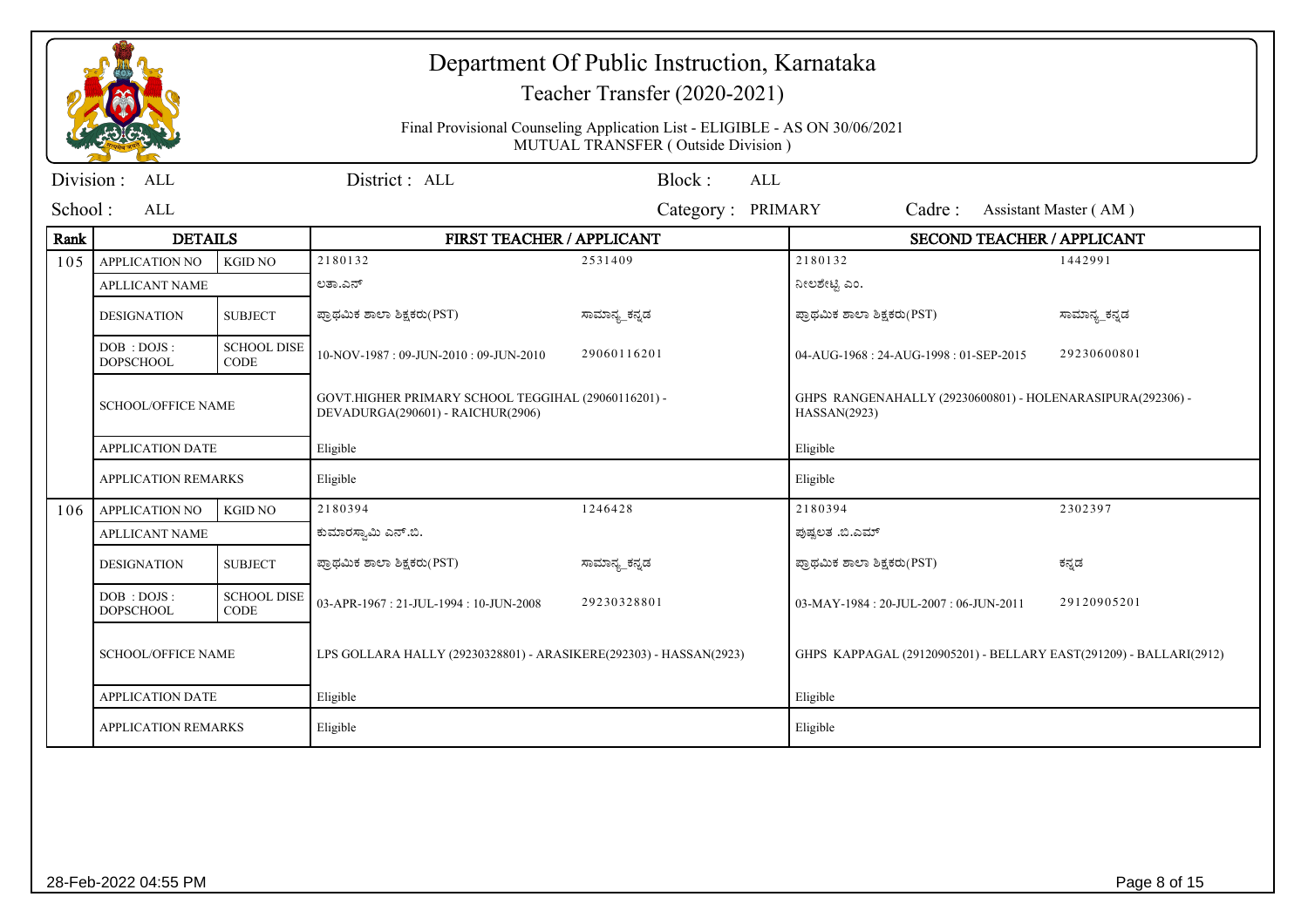|           |                                  |                                   |                                                                                               | Department Of Public Instruction, Karnataka<br>Teacher Transfer (2020-2021)<br>Final Provisional Counseling Application List - ELIGIBLE - AS ON 30/06/2021<br>MUTUAL TRANSFER (Outside Division) |                                                                                     |                       |
|-----------|----------------------------------|-----------------------------------|-----------------------------------------------------------------------------------------------|--------------------------------------------------------------------------------------------------------------------------------------------------------------------------------------------------|-------------------------------------------------------------------------------------|-----------------------|
| Division: | <b>ALL</b>                       |                                   | District: ALL                                                                                 | Block:<br><b>ALL</b>                                                                                                                                                                             |                                                                                     |                       |
| School:   | ALL                              |                                   |                                                                                               | Category: PRIMARY                                                                                                                                                                                | Cadre:                                                                              | Assistant Master (AM) |
| Rank      | <b>DETAILS</b>                   |                                   | FIRST TEACHER / APPLICANT                                                                     |                                                                                                                                                                                                  | <b>SECOND TEACHER / APPLICANT</b>                                                   |                       |
| 107       | <b>APPLICATION NO</b>            | <b>KGID NO</b>                    | 2180452                                                                                       | 2119609                                                                                                                                                                                          | 2180452                                                                             | 1623724               |
|           | <b>APLLICANT NAME</b>            |                                   | ಅನ್ನಪೂರ್ಣಮ್ಮ ಹೆಚ್.ಕೆ                                                                          |                                                                                                                                                                                                  | ನಾಗರಾಜ್ ಹೆಚ್                                                                        |                       |
|           | <b>DESIGNATION</b>               | <b>SUBJECT</b>                    | ಪ್ರಾಥಮಿಕ ಶಾಲಾ ಶಿಕ್ಷಕರು(PST)                                                                   | ಕನ್ನಡ                                                                                                                                                                                            | ಪ್ರಾಥಮಿಕ ಶಾಲಾ ಶಿಕ್ಷಕರು(PST)                                                         | ಕನ್ನಡ                 |
|           | DOB : DOJS :<br><b>DOPSCHOOL</b> | <b>SCHOOL DISE</b><br><b>CODE</b> | 29-MAY-1985: 19-JUN-2008: 19-JUN-2008                                                         | 29060604501                                                                                                                                                                                      | 20-JUN-1970: 29-AUG-1998: 11-JUL-2015                                               | 29310608901           |
|           | <b>SCHOOL/OFFICE NAME</b>        |                                   | GOVT.HIGHER PRIMARY SCHOOL GOLLADINNI (29060604501) - MANVI(290606) -<br>RAICHUR(2906)        |                                                                                                                                                                                                  | GLPS MUDIGERE (29310608901) - SIRA(293106) - TUMAKURU MADHUGIRI(2931)               |                       |
|           | <b>APPLICATION DATE</b>          |                                   | Eligible                                                                                      |                                                                                                                                                                                                  | Eligible                                                                            |                       |
|           | <b>APPLICATION REMARKS</b>       |                                   | Eligible                                                                                      |                                                                                                                                                                                                  | Eligible                                                                            |                       |
| 108       | <b>APPLICATION NO</b>            | <b>KGID NO</b>                    | 2180714                                                                                       | 2116652                                                                                                                                                                                          | 2180714                                                                             | 2169419               |
|           | <b>APLLICANT NAME</b>            |                                   | ಮಹಾದೇವಿ ಅರಟಾಳ                                                                                 |                                                                                                                                                                                                  | ಶಿವಲಿಂಗಪ್ಪ ಭೀಮಶ್ಯ ಭಜಂತ್ರಿ                                                           |                       |
|           | <b>DESIGNATION</b>               | <b>SUBJECT</b>                    | ಪ್ರಾಥಮಿಕ ಶಾಲಾ ಶಿಕ್ಷಕರು(PST)                                                                   | ಕನ್ನಡ                                                                                                                                                                                            | ಪ್ರಾಥಮಿಕ ಶಾಲಾ ಶಿಕ್ಷಕರು(PST)                                                         | ಸಾಮಾನ್ಯ_ಕನ್ನಡ         |
|           | DOB: DOJS:<br><b>DOPSCHOOL</b>   | <b>SCHOOL DISE</b><br><b>CODE</b> | 22-JUL-1981: 21-FEB-2007: 21-FEB-2007                                                         | 29060102302                                                                                                                                                                                      | 12-JUN-1970: 01-DEC-2003: 01-DEC-2003                                               | 29020905908           |
|           | <b>SCHOOL/OFFICE NAME</b>        |                                   | GOVT.LOWER PRIMARY SCHOOL KALAMGERIDODDI (29060102302) -<br>DEVADURGA(290601) - RAICHUR(2906) |                                                                                                                                                                                                  | GOVT HPS JADHAV TOTA SAVALGI (29020905908) - JAMAKHANDI(290209) -<br>BAGALKOT(2902) |                       |
|           | <b>APPLICATION DATE</b>          |                                   | Eligible                                                                                      |                                                                                                                                                                                                  | Eligible                                                                            |                       |
|           | <b>APPLICATION REMARKS</b>       |                                   | Eligible                                                                                      |                                                                                                                                                                                                  | Eligible                                                                            |                       |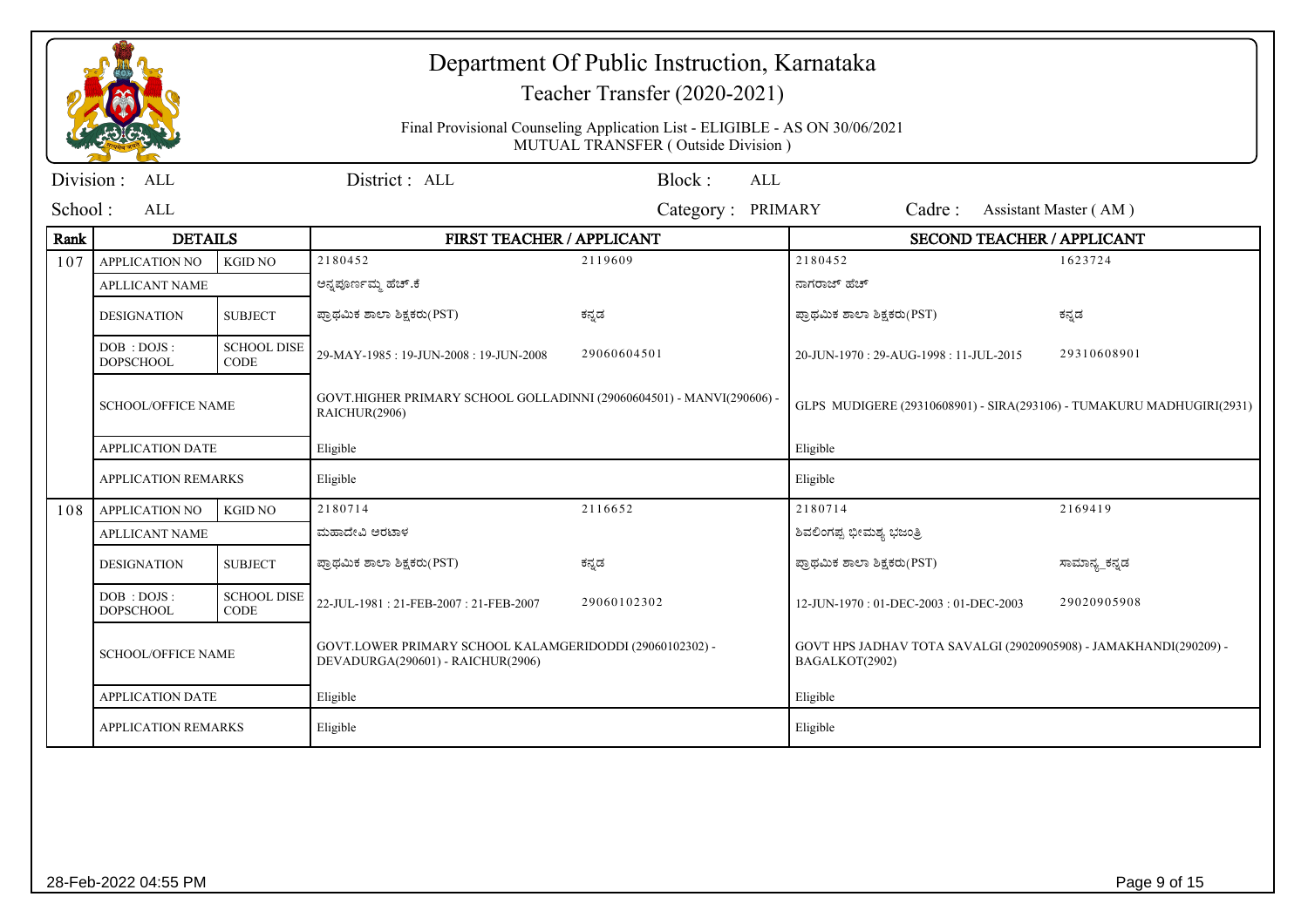|           |                                  |                                   | Department Of Public Instruction, Karnataka<br>Teacher Transfer (2020-2021) |                                                                                                                   |                                                                                            |                       |  |
|-----------|----------------------------------|-----------------------------------|-----------------------------------------------------------------------------|-------------------------------------------------------------------------------------------------------------------|--------------------------------------------------------------------------------------------|-----------------------|--|
|           |                                  |                                   |                                                                             | Final Provisional Counseling Application List - ELIGIBLE - AS ON 30/06/2021<br>MUTUAL TRANSFER (Outside Division) |                                                                                            |                       |  |
| Division: | <b>ALL</b>                       |                                   | District: ALL                                                               | Block:<br>ALL                                                                                                     |                                                                                            |                       |  |
| School:   | ALL                              |                                   |                                                                             | Category: PRIMARY                                                                                                 | Cadre:                                                                                     | Assistant Master (AM) |  |
| Rank      | <b>DETAILS</b>                   |                                   | FIRST TEACHER / APPLICANT                                                   |                                                                                                                   | <b>SECOND TEACHER / APPLICANT</b>                                                          |                       |  |
| 109       | <b>APPLICATION NO</b>            | <b>KGID NO</b>                    | 2180723                                                                     | 1904360                                                                                                           | 2180723                                                                                    | 2530869               |  |
|           | <b>APLLICANT NAME</b>            |                                   | ಕಲ್ಲೇಶಪ್ಪ ಎಂ.ಸಿ                                                             |                                                                                                                   | ಸ್ವಪ್ನ.ಆರ್.ಎ                                                                               |                       |  |
|           | <b>DESIGNATION</b>               | <b>SUBJECT</b>                    | ಪ್ರಾಥಮಿಕ ಶಾಲಾ ಶಿಕ್ಷಕರು(PST)                                                 | ಸಾಮಾನ್ಯ ಕನ್ನಡ                                                                                                     | ಪ್ರಾಥಮಿಕ ಶಾಲಾ ಶಿಕ್ಷಕರು(PST)                                                                | ಸಾಮಾನ್ಯ ಕನ್ನಡ         |  |
|           | DOB : DOJS :<br><b>DOPSCHOOL</b> | <b>SCHOOL DISE</b><br><b>CODE</b> | 01-NOV-1977: 01-AUG-2002: 03-JUN-2017                                       | 29130314703                                                                                                       | 29-APR-1988: 21-JUN-2010: 21-JUN-2010                                                      | 29060610701           |  |
|           | <b>SCHOOL/OFFICE NAME</b>        |                                   | GLPS DASANNANAHATTI (29130314703) - HIRIYUR(291303) -<br>CHITRADURGA(2913)  |                                                                                                                   | GOVT UPGRADE HIGHER PRIMARY MUDDAMMAGUDDI (29060610701) -<br>MANVI(290606) - RAICHUR(2906) |                       |  |
|           | <b>APPLICATION DATE</b>          |                                   | Eligible                                                                    |                                                                                                                   | Eligible                                                                                   |                       |  |
|           | <b>APPLICATION REMARKS</b>       |                                   | Eligible                                                                    |                                                                                                                   | Eligible                                                                                   |                       |  |
| 110       | <b>APPLICATION NO</b>            | <b>KGID NO</b>                    | 2181254                                                                     | 2255236                                                                                                           | 2181254                                                                                    | 2171535               |  |
|           | <b>APLLICANT NAME</b>            |                                   | ಶ್ರೀ ವೆಂಕಟೇಶ                                                                |                                                                                                                   | ಈರಪ್ಪ ಲಮಾಣಿ                                                                                |                       |  |
|           | <b>DESIGNATION</b>               | <b>SUBJECT</b>                    | ಪ್ರಾಥಮಿಕ ಶಾಲಾ ಶಿಕ್ಷಕರು(PST)                                                 | ಸಾಮಾನ್ಯ_ಇಂಗ್ಲೀಷ್                                                                                                  | ಪ್ರಾಥಮಿಕ ಶಾಲಾ ಶಿಕ್ಷಕರು(PST)                                                                | ಇಂಗ್ಲೀಷ್              |  |
|           | DOB: DOJS:<br><b>DOPSCHOOL</b>   | <b>SCHOOL DISE</b><br><b>CODE</b> | 01-JUN-1983: 23-FEB-2007: 02-JUL-2011                                       | 29111704401                                                                                                       | 01-JUN-1986: 10-AUG-2007: 10-AUG-2007                                                      | 29070215501           |  |
|           | <b>SCHOOL/OFFICE NAME</b>        |                                   | GHPS KONANAKERI (29111704401) - SHIGGOAN(291117) - HAVERI(2911)             |                                                                                                                   | GHPS DANAPUR (29070215501) - GANGAVATHI(290702) - KOPPAL(2907)                             |                       |  |
|           | <b>APPLICATION DATE</b>          |                                   | Eligible                                                                    |                                                                                                                   | Eligible                                                                                   |                       |  |
|           | <b>APPLICATION REMARKS</b>       |                                   | Eligible                                                                    |                                                                                                                   | Eligible                                                                                   |                       |  |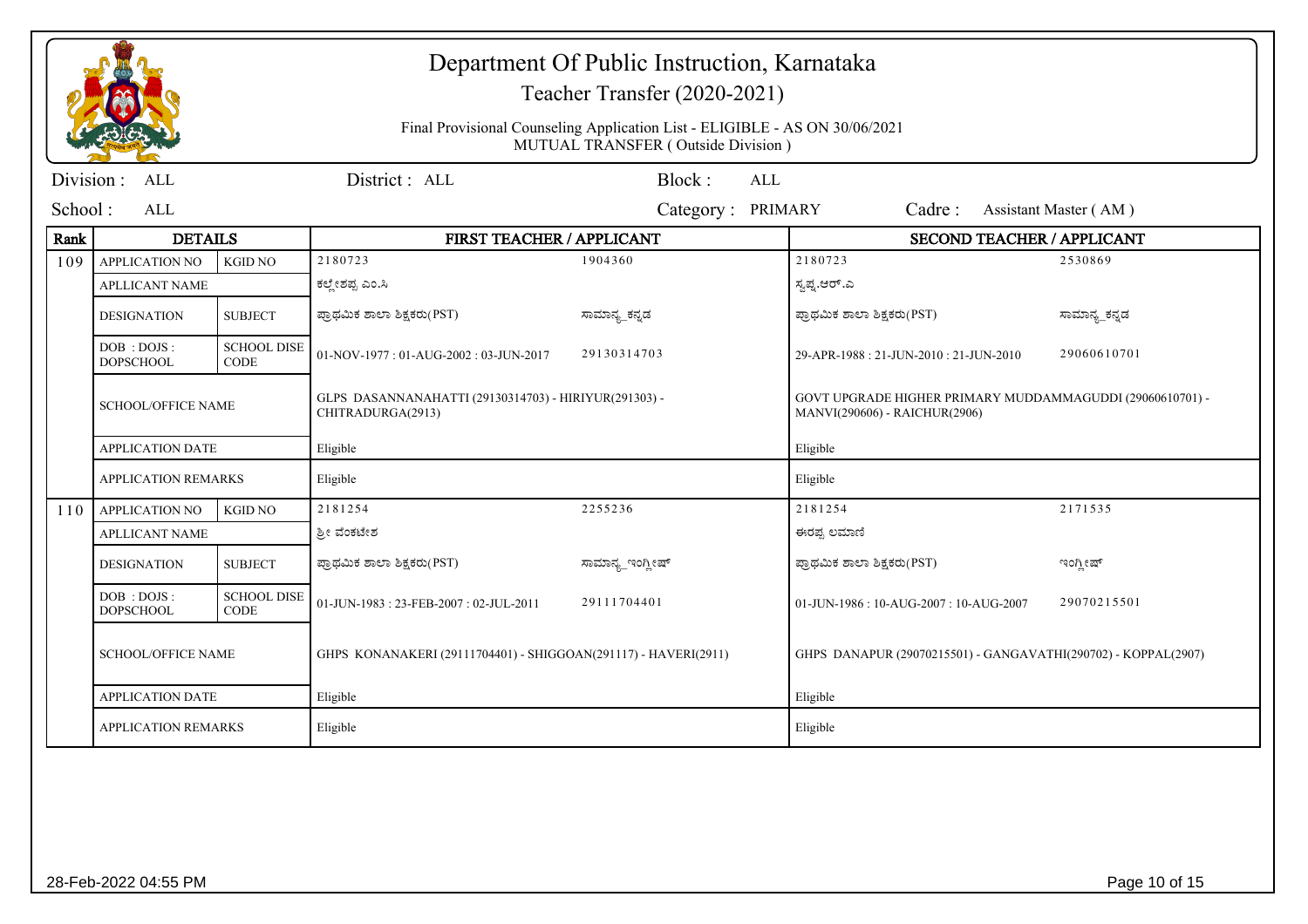|           |                                  |                                   |                                                                      | Department Of Public Instruction, Karnataka<br>Teacher Transfer (2020-2021)                                       |                                                                                                            |                       |  |
|-----------|----------------------------------|-----------------------------------|----------------------------------------------------------------------|-------------------------------------------------------------------------------------------------------------------|------------------------------------------------------------------------------------------------------------|-----------------------|--|
|           |                                  |                                   |                                                                      | Final Provisional Counseling Application List - ELIGIBLE - AS ON 30/06/2021<br>MUTUAL TRANSFER (Outside Division) |                                                                                                            |                       |  |
| Division: | ALL                              |                                   | District: ALL                                                        | Block:<br><b>ALL</b>                                                                                              |                                                                                                            |                       |  |
| School:   | ALL                              |                                   |                                                                      | Category: PRIMARY                                                                                                 | Cadre:                                                                                                     | Assistant Master (AM) |  |
| Rank      | <b>DETAILS</b>                   |                                   | FIRST TEACHER / APPLICANT                                            |                                                                                                                   | <b>SECOND TEACHER / APPLICANT</b>                                                                          |                       |  |
| 111       | APPLICATION NO                   | <b>KGID NO</b>                    | 2181407                                                              | 2308037                                                                                                           | 2181407                                                                                                    | 1997756               |  |
|           | <b>APLLICANT NAME</b>            |                                   | ಬಸಪ್ಪ ದೇಶನೂರು                                                        |                                                                                                                   | ರಾಜಾನಾಯ್ಕ ಬಿ ಕೆ                                                                                            |                       |  |
|           | <b>DESIGNATION</b>               | <b>SUBJECT</b>                    | ಪ್ರಾಥಮಿಕ ಶಾಲಾ ಶಿಕ್ಷಕರು(PST)                                          | ಸಾಮಾನ್ಯ_ಕನ್ನಡ                                                                                                     | ಪ್ರಾಥಮಿಕ ಶಾಲಾ ಶಿಕ್ಷಕರು(PST)                                                                                | ಸಾಮಾನ್ಯ_ಕನ್ನಡ         |  |
|           | DOB : DOJS :<br><b>DOPSCHOOL</b> | <b>SCHOOL DISE</b><br><b>CODE</b> | 01-JUL-1988: 01-JUN-2010: 01-JUN-2010                                | 29120903801                                                                                                       | 20-JUN-1981: 14-FEB-2004: 14-FEB-2004                                                                      | 29300107702           |  |
|           | <b>SCHOOL/OFFICE NAME</b>        |                                   | GHPS D KAGGALLU (29120903801) - BELLARY EAST(291209) - BALLARI(2912) |                                                                                                                   | Govt Kannada Higher Primary School KUDANA HALL (29300107702) -<br>ATHANI(293001) - BELAGAVI CHIKKODI(2930) |                       |  |
|           | <b>APPLICATION DATE</b>          |                                   | Eligible                                                             |                                                                                                                   | Eligible                                                                                                   |                       |  |
|           | <b>APPLICATION REMARKS</b>       |                                   | Eligible                                                             |                                                                                                                   | Eligible                                                                                                   |                       |  |
| 112       | <b>APPLICATION NO</b>            | <b>KGID NO</b>                    | 2182006                                                              | 1442893                                                                                                           | 2182006                                                                                                    | 2442783               |  |
|           | <b>APLLICANT NAME</b>            |                                   | ಕೃಷ್ಣೇಗೌಡ                                                            |                                                                                                                   | ರೇಖಾ ಎಸ್ ಎನ್                                                                                               |                       |  |
|           | <b>DESIGNATION</b>               | <b>SUBJECT</b>                    | ಪ್ರಾಥಮಿಕ ಶಾಲಾ ಶಿಕ್ಷಕರು(PST)                                          | ಸಾಮಾನ್ಯ_ಕನ್ನಡ                                                                                                     | ಪ್ರಾಥಮಿಕ ಶಾಲಾ ಶಿಕ್ಷಕರು(PST)                                                                                | ಕನ್ನಡ                 |  |
|           | DOB: DOJS:<br><b>DOPSCHOOL</b>   | <b>SCHOOL DISE</b><br><b>CODE</b> | 01-SEP-1969: 20-AUG-1998: 19-JAN-2014                                | 29230109701                                                                                                       | 05-APR-1988: 04-JUN-2010: 04-JUN-2010                                                                      | 29070402601           |  |
|           | <b>SCHOOL/OFFICE NAME</b>        |                                   | GHPS CHANNAPURA (29230109701) - ALUR(292301) - HASSAN(2923)          |                                                                                                                   | GLPS CHIKKA NANDIHAL (29070402601) - KUSTAGI(290704) - KOPPAL(2907)                                        |                       |  |
|           | <b>APPLICATION DATE</b>          |                                   | Eligible                                                             |                                                                                                                   | Eligible                                                                                                   |                       |  |
|           | <b>APPLICATION REMARKS</b>       |                                   | Eligible                                                             |                                                                                                                   | Eligible                                                                                                   |                       |  |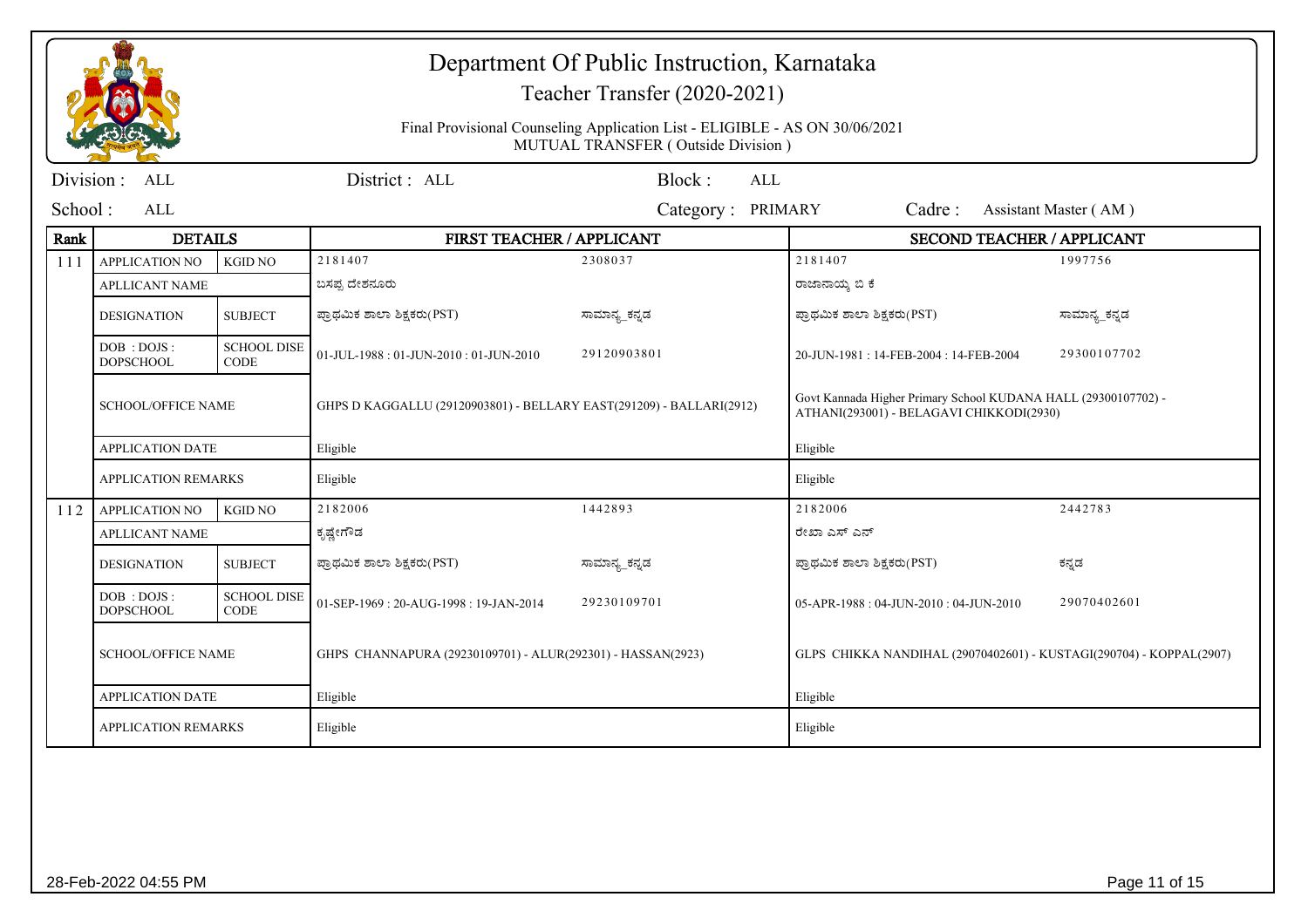|           |                                  |                                   |                                                                                          | Department Of Public Instruction, Karnataka<br>Teacher Transfer (2020-2021)                                                                                |                                                                 |                       |
|-----------|----------------------------------|-----------------------------------|------------------------------------------------------------------------------------------|------------------------------------------------------------------------------------------------------------------------------------------------------------|-----------------------------------------------------------------|-----------------------|
|           |                                  |                                   |                                                                                          | Final Provisional Counseling Application List - ELIGIBLE - AS ON 30/06/2021<br>MUTUAL TRANSFER (Outside Division)                                          |                                                                 |                       |
| Division: | <b>ALL</b>                       |                                   | District: ALL                                                                            | Block:<br><b>ALL</b>                                                                                                                                       |                                                                 |                       |
| School:   | ALL                              |                                   |                                                                                          | Category: PRIMARY                                                                                                                                          | Cadre:                                                          | Assistant Master (AM) |
| Rank      | <b>DETAILS</b>                   |                                   | FIRST TEACHER / APPLICANT                                                                |                                                                                                                                                            | SECOND TEACHER / APPLICANT                                      |                       |
| 113       | APPLICATION NO                   | <b>KGID NO</b>                    | 2182954                                                                                  | 2154407                                                                                                                                                    | 2182954                                                         | 2530772               |
|           | <b>APLLICANT NAME</b>            |                                   | ಗಿರೀಶ್ ಬಿ.ಆರ್                                                                            |                                                                                                                                                            | ಶಿಲ್ಪತ್ತೀ.ಬಿ                                                    |                       |
|           | <b>DESIGNATION</b>               | <b>SUBJECT</b>                    | ಪ್ರಾಥಮಿಕ ಶಾಲಾ ಶಿಕ್ಷಕರು(PST)                                                              | ಕನ್ನಡ                                                                                                                                                      | ಪ್ರಾಥಮಿಕ ಶಾಲಾ ಶಿಕ್ಷಕರು(PST)                                     | ಕನ್ನಡ                 |
|           | DOB : DOJS :<br><b>DOPSCHOOL</b> | <b>SCHOOL DISE</b><br><b>CODE</b> | 20-JUN-1983: 21-JUL-2007: 14-JUL-2012                                                    | 29261020001                                                                                                                                                | 27-JUL-1987: 10-JUN-2010: 10-JUN-2010                           | 29060606104           |
|           | <b>SCHOOL/OFFICE NAME</b>        |                                   |                                                                                          | GHPS HIREKOTNEKAL (HARIJANWAD (29060606104) - MANVI(290606) -<br>GHPS RAJANA BILAGULI (29261020001) - PERIYA PATNA(292610) - MYSURU(2926)<br>RAICHUR(2906) |                                                                 |                       |
|           | <b>APPLICATION DATE</b>          |                                   | Eligible                                                                                 |                                                                                                                                                            | Eligible                                                        |                       |
|           | <b>APPLICATION REMARKS</b>       |                                   | Eligible                                                                                 |                                                                                                                                                            | Eligible                                                        |                       |
| 115       | <b>APPLICATION NO</b>            | <b>KGID NO</b>                    | 2183858                                                                                  | 1243527                                                                                                                                                    | 2183858                                                         | 1856904               |
|           | <b>APLLICANT NAME</b>            |                                   | ಎಂ ಕೆ ಗೋವಿಂದ ರಾಜು                                                                        |                                                                                                                                                            | ವೀಣಾ.ಎಸ್.                                                       |                       |
|           | <b>DESIGNATION</b>               | <b>SUBJECT</b>                    | ಪ್ರಾಥಮಿಕ ಶಾಲಾ ಶಿಕ್ಷಕರು(PST)                                                              | ಕನ್ನಡ                                                                                                                                                      | ಪ್ರಾಥಮಿಕ ಶಾಲಾ ಶಿಕ್ಷಕರು(PST)                                     | ಸಾಮಾನ್ಯ_ಕನ್ನಡ         |
|           | DOB : DOJS :<br><b>DOPSCHOOL</b> | <b>SCHOOL DISE</b><br><b>CODE</b> | 12-MAR-1970: 27-AUG-1993: 23-JUN-2011                                                    | 29280202902                                                                                                                                                | 11-JAN-1969 : 18-AUG-1998 : 16-AUG-2016                         | 29230310901           |
|           | <b>SCHOOL/OFFICE NAME</b>        |                                   | GLPS RAJAGOPALA NAGAR (29280202902) - NORTH1(292802) - BENGALURU U<br><b>NORTH(2928)</b> |                                                                                                                                                            | HPS BIRAMBUDHI (29230310901) - ARASIKERE(292303) - HASSAN(2923) |                       |
|           | <b>APPLICATION DATE</b>          |                                   | Eligible                                                                                 |                                                                                                                                                            | Eligible                                                        |                       |
|           | <b>APPLICATION REMARKS</b>       |                                   | Eligible                                                                                 |                                                                                                                                                            | Eligible                                                        |                       |
|           |                                  |                                   |                                                                                          |                                                                                                                                                            |                                                                 |                       |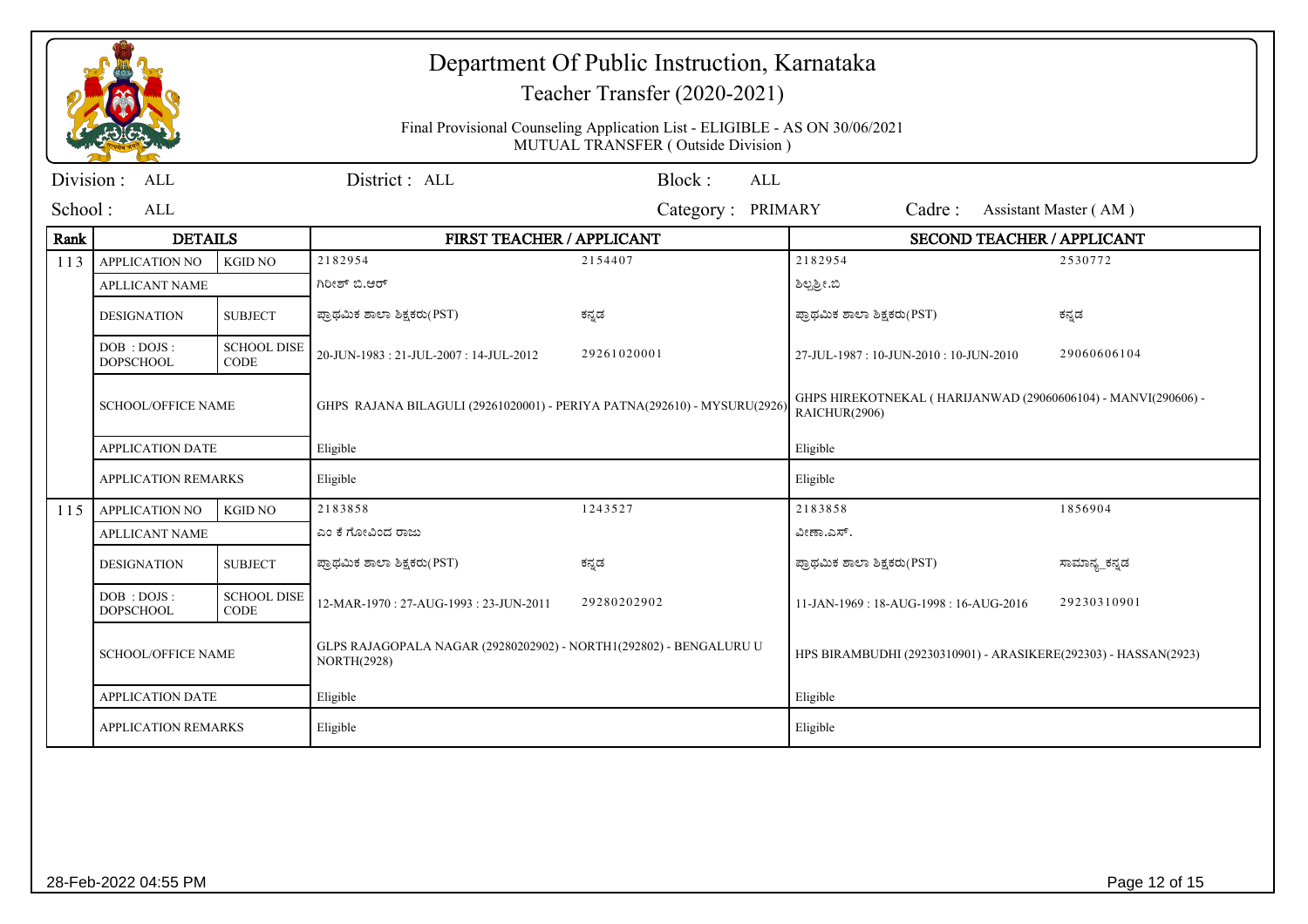|                            |                                     |                                   | Department Of Public Instruction, Karnataka<br>Teacher Transfer (2020-2021)<br>Final Provisional Counseling Application List - ELIGIBLE - AS ON 30/06/2021<br>MUTUAL TRANSFER (Outside Division) |               |                                                                 |               |  |
|----------------------------|-------------------------------------|-----------------------------------|--------------------------------------------------------------------------------------------------------------------------------------------------------------------------------------------------|---------------|-----------------------------------------------------------------|---------------|--|
| Division:                  | ALL                                 |                                   | District: ALL                                                                                                                                                                                    | Block:<br>ALL |                                                                 |               |  |
| School :<br>ALL            |                                     |                                   | <b>PRIMARY</b><br>Cadre:<br>Assistant Master (AM)<br>Category:                                                                                                                                   |               |                                                                 |               |  |
| Rank                       | <b>DETAILS</b>                      |                                   | FIRST TEACHER / APPLICANT                                                                                                                                                                        |               | <b>SECOND TEACHER / APPLICANT</b>                               |               |  |
| 116                        | <b>APPLICATION NO</b>               | <b>KGID NO</b>                    | 2183954                                                                                                                                                                                          | 1357860       | 2183954                                                         | 2303469       |  |
|                            | <b>APLLICANT NAME</b>               |                                   | ಆಶಾಲತಾ ರವೀಂಧ್ರಕುಮಾರ ನಾಡಗೌಡ                                                                                                                                                                       |               | ಕುಮಾರ ಮಡ್ಡಿ                                                     |               |  |
|                            | <b>DESIGNATION</b>                  | <b>SUBJECT</b>                    | ಪ್ರಾಥಮಿಕ ಶಾಲಾ ಶಿಕ್ಷಕರು(PST)                                                                                                                                                                      | ಸಾಮಾನ್ಯ ಕನ್ನಡ | ಪ್ರಾಥಮಿಕ ಶಾಲಾ ಶಿಕ್ಷಕರು(PST)                                     | ಕನ್ನಡ         |  |
|                            | DOB : DOJS :<br><b>DOPSCHOOL</b>    | <b>SCHOOL DISE</b><br><b>CODE</b> | 24-MAR-1967: 30-SEP-1994: 31-OCT-2013                                                                                                                                                            | 29090606207   | 01-AUG-1984: 23-AUG-2007: 06-JUL-2012                           | 29120906301   |  |
|                            | <b>SCHOOL/OFFICE NAME</b>           |                                   | GLPS SHIVASHANKAR COLONY KARWARROAD (29090606207) - HDMC(290906) -<br>DHARWAD(2909)                                                                                                              |               | GMHPS MOKA (29120906301) - BELLARY EAST(291209) - BALLARI(2912) |               |  |
|                            | <b>APPLICATION DATE</b>             |                                   | Eligible                                                                                                                                                                                         |               | Eligible                                                        |               |  |
| <b>APPLICATION REMARKS</b> |                                     |                                   | Eligible                                                                                                                                                                                         |               | Eligible                                                        |               |  |
| 117                        | <b>APPLICATION NO</b>               | <b>KGID NO</b>                    | 2184822                                                                                                                                                                                          | 2442127       | 2184822                                                         | 1481934       |  |
|                            | <b>APLLICANT NAME</b>               |                                   | ಮಹಾಂತೇಶ ಕುಂಬಾರಿ                                                                                                                                                                                  |               | ಶಾರದಾ ಬಾಳಪ್ಪ ನಾವಲಗಟ್ಟಿ                                          |               |  |
|                            | <b>DESIGNATION</b>                  | <b>SUBJECT</b>                    | ಪ್ರಾಥಮಿಕ ಶಾಲಾ ಶಿಕ್ಷಕರು(PST)                                                                                                                                                                      | ಕನ್ನಡ         | ಪ್ರಾಥಮಿಕ ಶಾಲಾ ಶಿಕ್ಷಕರು(PST)                                     | ಸಾಮಾನ್ಯ_ಕನ್ನಡ |  |
|                            | DOB : DOJS :<br><b>DOPSCHOOL</b>    | <b>SCHOOL DISE</b><br><b>CODE</b> | 01-NOV-1987: 31-MAY-2010: 28-JUL-2014                                                                                                                                                            | 29070220602   | 15-JUL-1968: 13-JAN-1995: 26-JUN-1998                           | 29110600503   |  |
|                            | <b>SCHOOL/OFFICE NAME</b>           |                                   | GHPS MODEL SCHOOL HIREJANTAKAL (29070220602) - GANGAVATHI(290702) -<br>KOPPAL(2907)                                                                                                              |               | GHPS .1. DEVAGIRI (29110600503) - HAVERI(291106) - HAVERI(2911) |               |  |
|                            | <b>APPLICATION DATE</b><br>Eligible |                                   |                                                                                                                                                                                                  | Eligible      |                                                                 |               |  |
|                            | <b>APPLICATION REMARKS</b>          |                                   | Eligible                                                                                                                                                                                         |               | Eligible                                                        |               |  |
|                            |                                     |                                   |                                                                                                                                                                                                  |               |                                                                 |               |  |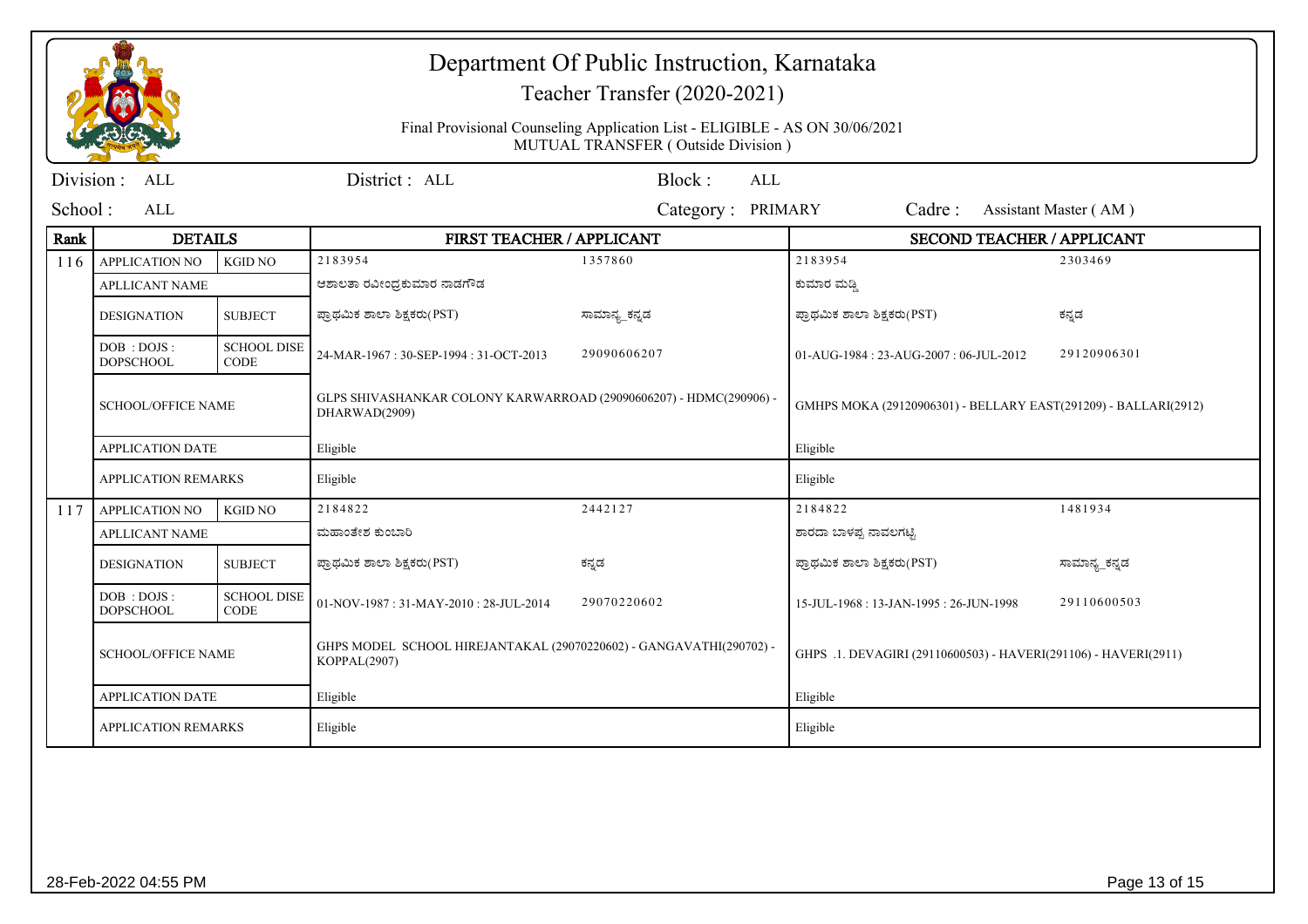|                          |                                  |                                   | Department Of Public Instruction, Karnataka<br>Teacher Transfer (2020-2021)<br>Final Provisional Counseling Application List - ELIGIBLE - AS ON 30/06/2021<br>MUTUAL TRANSFER (Outside Division) |                      |                                                                            |                       |  |
|--------------------------|----------------------------------|-----------------------------------|--------------------------------------------------------------------------------------------------------------------------------------------------------------------------------------------------|----------------------|----------------------------------------------------------------------------|-----------------------|--|
| <b>ALL</b><br>Division : |                                  |                                   | District: ALL                                                                                                                                                                                    | Block:<br><b>ALL</b> |                                                                            |                       |  |
| School:<br>ALL           |                                  |                                   |                                                                                                                                                                                                  | Category: PRIMARY    | Cadre:                                                                     | Assistant Master (AM) |  |
| Rank                     | <b>DETAILS</b>                   |                                   | FIRST TEACHER / APPLICANT                                                                                                                                                                        |                      | SECOND TEACHER / APPLICANT                                                 |                       |  |
| 119                      | <b>APPLICATION NO</b>            | <b>KGID NO</b>                    | 2184868                                                                                                                                                                                          | 2117024              | 2184868                                                                    | 2350378               |  |
|                          | <b>APLLICANT NAME</b>            |                                   | ಪುಟ್ಟಸ್ವಾಮಿ                                                                                                                                                                                      |                      | ನಗೀನ ಚೌದರಿ                                                                 |                       |  |
|                          | <b>DESIGNATION</b>               | <b>SUBJECT</b>                    | ಪ್ರಾಥಮಿಕ ಶಾಲಾ ಶಿಕ್ಷಕರು(PST)                                                                                                                                                                      | ಕನ್ನಡ                | ಪ್ರಾಥಮಿಕ ಶಾಲಾ ಶಿಕ್ಷಕರು(PST)                                                | ಸಾಮಾನ್ಯ ಕನ್ನಡ         |  |
|                          | DOB: DOJS:<br><b>DOPSCHOOL</b>   | <b>SCHOOL DISE</b><br><b>CODE</b> | 20-JUL-1979: 12-JUN-2008: 12-JUN-2008                                                                                                                                                            | 29060801301          | 29-JAN-1983: 08-SEP-2007: 08-SEP-2007                                      | 29320708503           |  |
|                          | <b>SCHOOL/OFFICE NAME</b>        |                                   | GOVT.HIGHER PRIMARY SCHOOL BELAGURKI (29060801301) -<br>SINDHANUR(290608) - RAICHUR(2906)                                                                                                        |                      | G LPS KANNIDODDI (29320708503) - CHANNAPATNA(293207) -<br>RAMANAGARA(2932) |                       |  |
|                          | <b>APPLICATION DATE</b>          |                                   | Eligible                                                                                                                                                                                         |                      | Eligible                                                                   |                       |  |
|                          | <b>APPLICATION REMARKS</b>       |                                   | Eligible                                                                                                                                                                                         |                      | Eligible                                                                   |                       |  |
| 120                      | <b>APPLICATION NO</b>            | <b>KGID NO</b>                    | 2185273                                                                                                                                                                                          | 2427123              | 2185273                                                                    | 2307583               |  |
|                          | <b>APLLICANT NAME</b>            |                                   | ಸೋಮಶೇಖರಪ್ಪ ಬಿ                                                                                                                                                                                    |                      | ಚೇತನ.ಎನ್                                                                   |                       |  |
|                          | <b>DESIGNATION</b>               | <b>SUBJECT</b>                    | ಪ್ರಾಥಮಿಕ ಶಾಲಾ ಶಿಕ್ಷಕರು(PST)                                                                                                                                                                      | ಸಾಮಾನ್ಯ_ಕನ್ನಡ        | ಪ್ರಾಥಮಿಕ ಶಾಲಾ ಶಿಕ್ಷಕರು(PST)                                                | ಕನ್ನಡ                 |  |
|                          | DOB : DOJS :<br><b>DOPSCHOOL</b> | <b>SCHOOL DISE</b><br><b>CODE</b> | 10-MAY-1971: 03-JUL-2006: 03-JUL-2006                                                                                                                                                            | 29220508701          | 24-MAY-1987: 30-MAY-2008: 30-MAY-2008                                      | 29120707204           |  |
|                          | <b>SCHOOL/OFFICE NAME</b>        |                                   | GLPS DAMSANDRA (29220508701) - NAGAMANGALA(292205) - MANDYA(2922)                                                                                                                                |                      | GHPS HULIKUNTI (29120707204) - SANDUR(291207) - BALLARI(2912)              |                       |  |
|                          | <b>APPLICATION DATE</b>          |                                   | Eligible                                                                                                                                                                                         |                      | Eligible                                                                   |                       |  |
|                          | <b>APPLICATION REMARKS</b>       |                                   | Eligible                                                                                                                                                                                         |                      | Eligible                                                                   |                       |  |